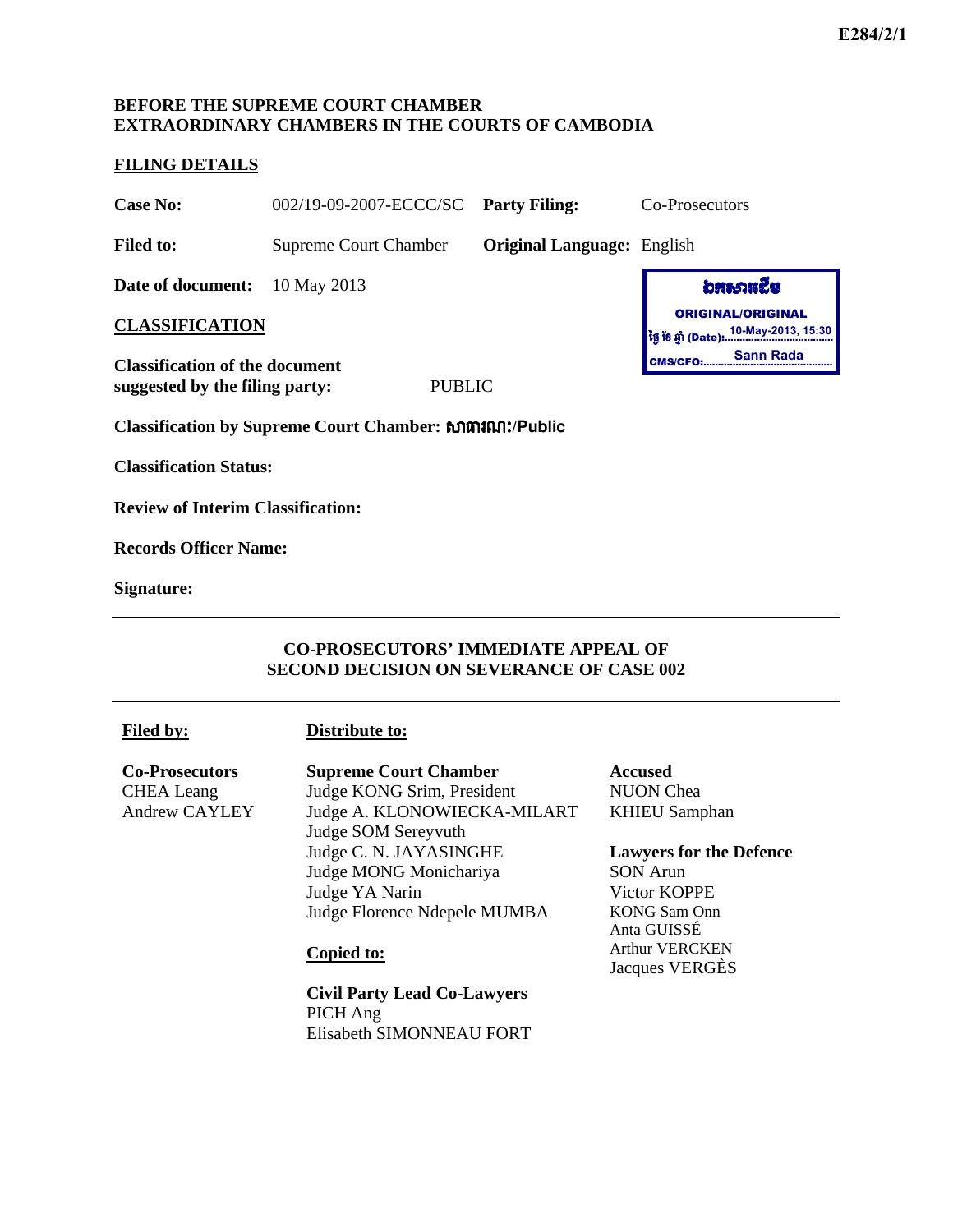## **I. INTRODUCTION**

- 1. Pursuant to Internal Rules 104, 105, 106(2) and  $107<sup>1</sup>$ , the Co-Prosecutors submit this immediate appeal ("Appeal") to the Supreme Court Chamber against the Trial Chamber's Decision on Severance of Case 002 following Supreme Court Chamber Decision of 8 February 2013 ("Impugned Decision"). $^2$  The Co-Prosecutors file this appeal because:
	- (a) the Impugned Decision effectively terminates the prosecution of the Accused for the most serious charges of the Indictment, including the arrest, detention, torture and execution of hundreds of thousands of Cambodians at the network of security centres across Democratic Kampuchea;
	- (b) the Trial Chamber has failed to follow the directives of this Chamber, dismissing as "meaningless" the requirement that the Trial Chamber consider whether the scope of trial in Case 002/01 is reasonably representative of the Case 002 Indictment as a whole;
	- (c) the S-21 security centre is the single most representative crime site of the Case 002 Indictment, and the one and only security centre that reported directly to the senior leaders of the CPK; and
	- (d) there is no rational basis to conclude that the short period of additional trial time necessary to include S-21 in Case 002/01 would materially increase the risk that a judgment could not be rendered before the death or incapacity of the Accused.
- 2. While this Appeal is firmly based in the law and facts of this case, it is motivated by something much more fundamental. The fair and proper resolution of this Appeal is the last opportunity for the ECCC to seek the accountability of these Accused for some of the most serious crimes under international humanitarian law. That was promised to the Cambodian people a generation after deliberate and catastrophic events took place which this court was established to address. The Co-Prosecutors cannot seek accounting for all crimes committed during the period of Democratic Kampuchea. However, they do firmly believe that it is their duty to ensure in Case 002 that there is a reasonable and realistic attempt to more accurately represent the total criminality that was the policies of the Khmer Rouge. The window to obtain this more representative justice is fast closing. For these reasons, the Co-Prosecutors request that this Chamber act decisively and determine that a greater measure of real justice must be done at trial.
- 3. The Co-Prosecutors accordingly submit that: (1) the Appeal is admissible; (2) the Impugned Decision contains errors of law, errors of fact and errors in the exercise of the Trial Chamber's

 $\frac{1}{1}$ Extraordinary Chambers of the Courts of Cambodia, Internal Rules (Rev. 8), as revised on 3 August 2011 ("Rules").

 $\mathfrak{D}$  **E284** Decision on Severance of Case 002 Following Supreme Court Chamber Decision of 8 February 2013, 26 April 2013 ("Impugned Decision").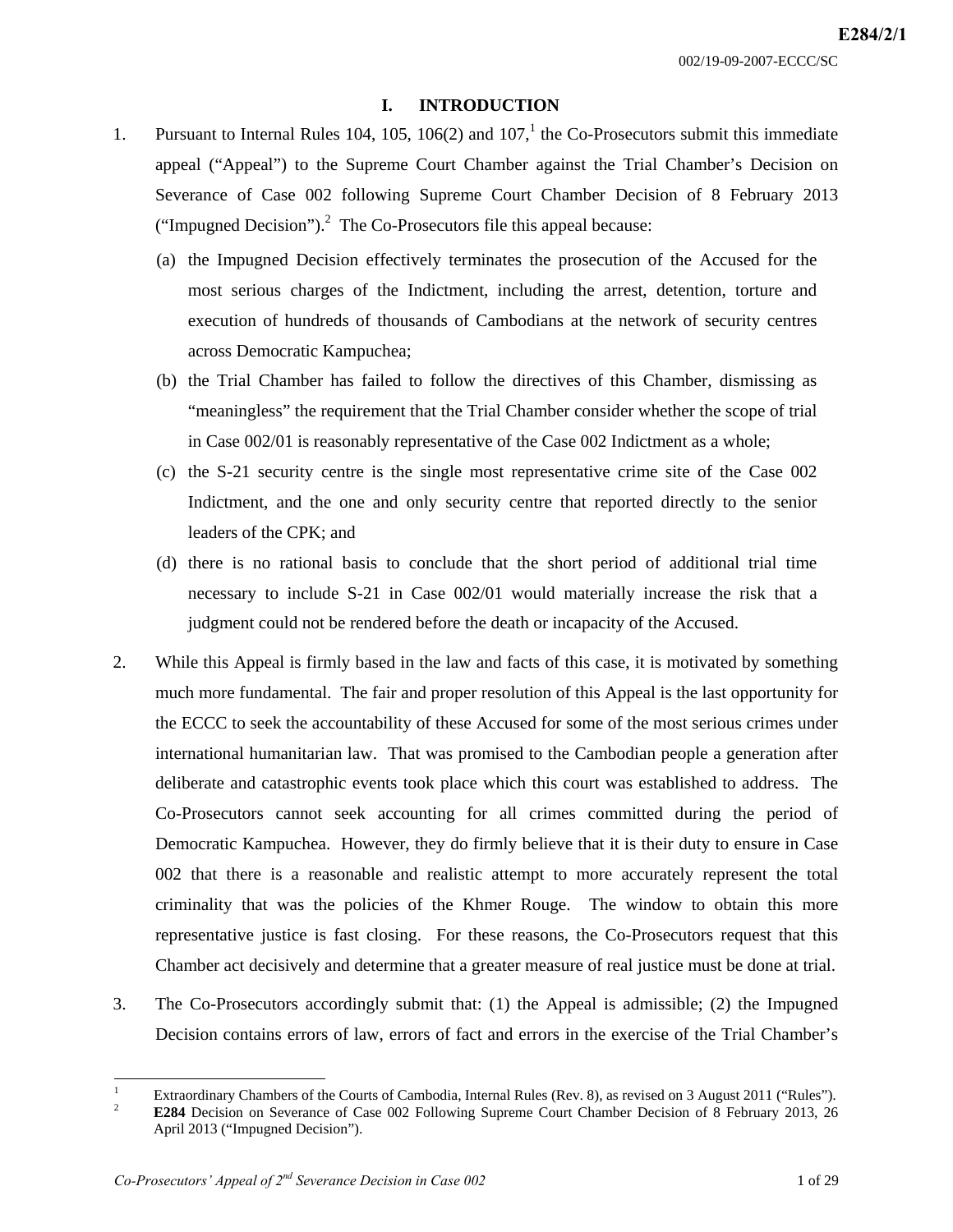discretion; and (3) the Impugned Decision should be amended to include the **S-21 Security Centre**<sup>3</sup> within the scope of trial in Case 002/01.

## **II. PROCEDURAL HISTORY**

- 4. The Co-Prosecutors previously set forth the procedural history related to the first severance of Case 002 in paragraphs four through nine of their first severance appeal, $4$  and incorporate those paragraphs by reference. In the first appeal, the Co-Prosecutors alleged that the Trial Chamber had erred *inter alia* by failing to apply the correct standard of severance.<sup>5</sup> The Accused each responded in opposition to the appeal, $6$  and the Civil Party Lead Co-Lawyers filed a brief in support of the appeal.<sup>7</sup> The Co-Prosecutors replied to each defence response individually.<sup>8</sup>
- 5. On 8 February 2013, the Supreme Court Chamber rendered the Severance Appeal Decision.<sup>9</sup> The Chamber found the appeal admissible on grounds that the Trial Chamber's Severance Order was in effect a termination of proceedings under Internal Rules 104(4)(a). The Chamber required the Trial Chamber, should it consider re-severing Case 002 for reasons of judicial manageability, to provide "for a tangible plan for the adjudication of the entirety of the charges in the Indictment."<sup>10</sup> On the other hand, if "faced with the deteriorating health of the Co-Accused [...] justice is better served by concluding [Case 002] with a judgment […] of at least one smaller trial on some portion of the Indictment," the Trial Chamber was directed to "state this clearly and give due consideration to reasonable representativeness of the Indictment within the smaller trial(s)." $^{11}$
- 6. On 12 February 2013, the Trial Chamber issued a memorandum setting out its views on the effect of the Severance Appeal Decision: "The immediate consequence of the SCC Decision is that Case 002 is no longer confined in scope and the Trial Chamber cannot proceed to a verdict

 3  $\frac{1}{4}$  **D427** Closing Order, para. 415-475.

**E163/5/1/1** Co-Prosecutors' Immediate Appeal of Decision Concerning the Scope of Trial in Case 002/01, 7 November 2012, paras. 4-9.<br> $\frac{5}{163646444}$  Co Prosecutors'

**E163/5/1/1** Co-Prosecutors' Immediate Appeal of Decision Concerning the Scope of Trial in Case 002/01, 7 November 2012.

**E163/5/1/3** Ieng Sary's Response to the Co-Prosecutors' Immediate Appeal of Decision Concerning the Scope of Trial in Case 002/01, 19 November 2012; **E163/5/1/4** [Nuon Chea's] Response to Co-Prosecutors' Immediate Appeal of Decision Concerning the Scope of Trial in Case 002/01, 19 November 2012; **E163/5/1/9** [Khieu Samphan] Response to Co-Prosecutors' Immediate Appeal of Decision on Scope of Trial in Case 002/01, 30 November 2012.

**E163/5/1/5** Civil Party Lead Co-Lawyers Support to the Co-Prosecutors' Immediate Appeal of Decision Concerning the Scope of Trial in Case  $002/01$ , 21 November 2012.

**E163/5/1/8** Co-Prosecutors' Reply to Ieng Sary Response to Appeal of Decision Concerning the Scope of Trial in Case 002/01, 26 November 2012; **E163/5/1/10** Co-Prosecutors' Reply to Nuon Chea's Response to Appeal of Decision Concerning the Scope of Trial in Case 002/01, 3 December 2012; **E163/5/1/11** Co-Prosecutors' Reply to Khieu Samphan Response to Appeal of Decision Concerning the Scope of Trial in Case 002/01, 7 December 2012.

**E163/5/1/13** Decision on the Co-Prosecutors' Immediate Appeal of the Trial Chamber's Decision Concerning the Scope of Case 002/01, 8 February 2013 ("Severance Appeal Decision").<br> **E163/5/1/13** *Ibid.* at para. 50.<br> **EI63/5/1/13** *Ibid.*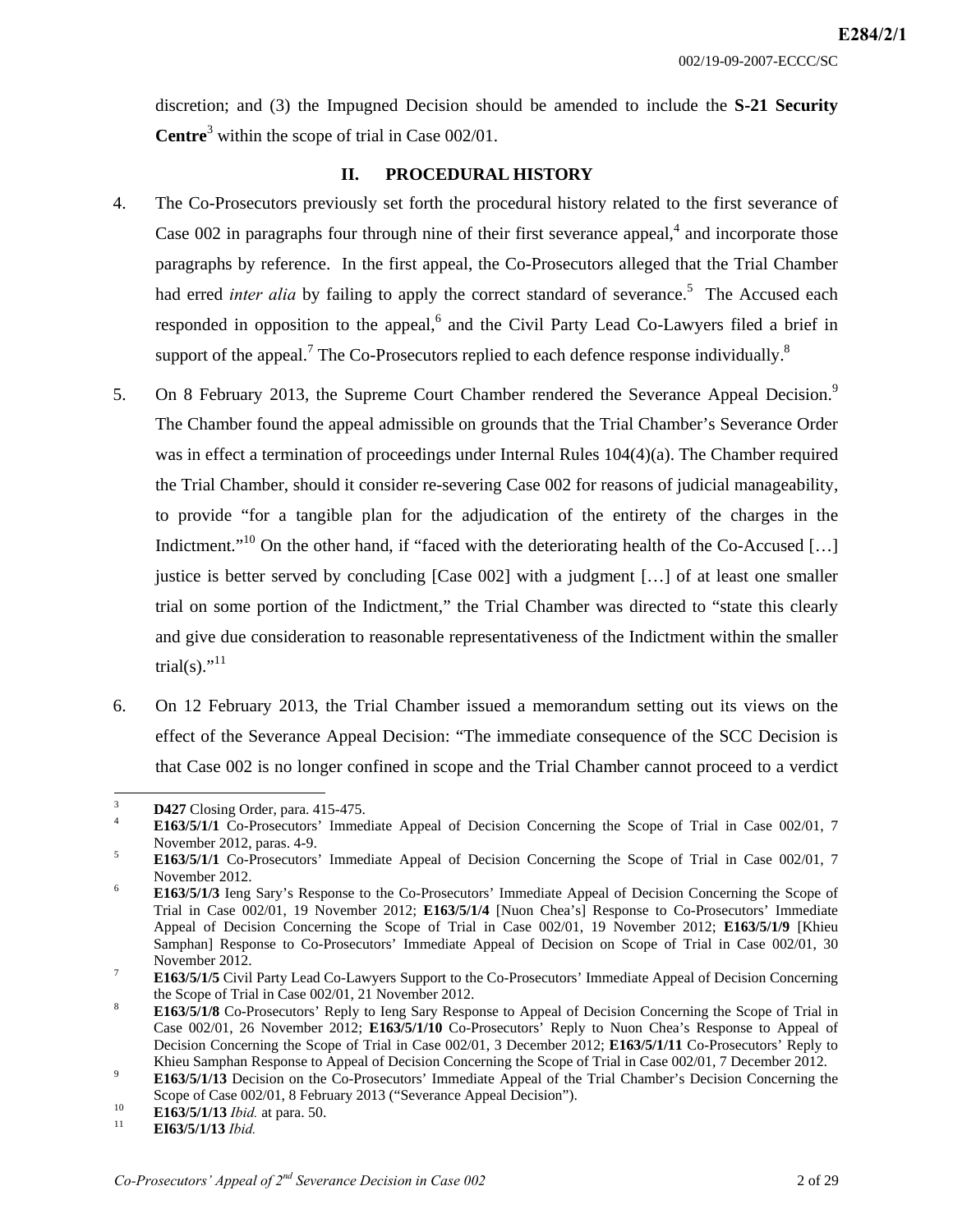in Case 002 until all factual allegations and charges contained in the Case 002 Closing Order are adjudicated."<sup>12</sup> The Trial Chamber further stated that it "will render a fully-reasoned decision regarding the scope of Case 002/01 as soon as possible after [scheduled oral hearings], taking into account both the submissions of the parties and the principles enshrined in the SCC Decision."<sup>13</sup>

- 7. On 18, 20 and 21 February 2013, the Trial Chamber convened oral hearings on the issue of severance, directing the parties to respond to a set of questions contained in its 12 February 2013 memorandum<sup>14</sup> and a subsequent memorandum of 19 February 2013.<sup>15</sup>
- 8. On 14 March 2013, the Accused Ieng Sary died, and the Trial Chamber terminated proceedings against him.<sup>16</sup> On 25 March 2013, the court-appointed medical experts testified that that Nuon Chea was fit to stand trial.<sup>17</sup> On 29 March 2013, the Trial Chamber found Nuon Chea fit to stand trial. $18$
- 9. On 29 March 2013, the President of the Trial Chamber also announced in court that: "For the reasons that will be outlined in its written decision, the Trial Chamber decides to sever Case 002, pursuant to Internal Rule 89*ter*, by confining the scope of Case 002/01 to the charges related to forced movement of population phases 1 and 2 and executions at Tuol Po Chrey."<sup>19</sup> The Trial Chamber also indicated that the reasons for that decision would follow in writing "as soon as possible."<sup>20</sup> On the same day, the Co-Prosecutors communicated to the Senior Legal Officer requesting an indication as to when the Trial Chamber would issue written reasons on the severance of Case  $002<sup>21</sup>$  On behalf of the Trial Chamber, the Senior Legal Officer replied that reasons would be provided "as soon as possible," observing that editorial and translation processes and the potential unavailability of national staff made it difficult to estimate when the reasoned decision would become available.<sup>22</sup>

 $12<sup>°</sup>$ 12 **E163/5/1/13/1** Trial Chamber Memorandum: Directions to the parties in consequence of the Supreme Court Chamber's Decision on Co-Prosecutors' Immediate Appeal of the Trial Chamber's Decision concerning the Scope

 $13$ <br>
E163/5/1/13/1 *Ibid.* at para. 5.<br>
E163/5/1/13/1 *Ibid.* at para. 5.<br>
E163/5/1/13/1 *Ibid.*<br>
E264 Trial Chamber Memorandum: Supplementary questions to the parties following hearing of 18 February 2013 in consequence of the Supreme Court Chamber's Decision on Co-Prosecutors' Immediate Appeal of the Trial

Chamber's Decision concerning the Scope of Case 002/01 (E163/5/1/13), 19 February 2013.<br> **E270/1** Termination of the Proceedings Against the Accused Ieng Sary, 14 March 2013.<br> **E1/175.1** Trial Transcript, 25 March 2013.<br> Trial, 2 April 2013.<br> **E1/176.1** Trial Transcript, 29 March 2013, p. 4, lines 13-17.<br> **E1/176.1** *Ibid.* at p. 2, lines 23-24.<br> **E163/5/1/13/2.2.1** Email from the Deputy Co-Prosecutor, 29 March 2013.<br> **E163/5/1/13/2.2.1** E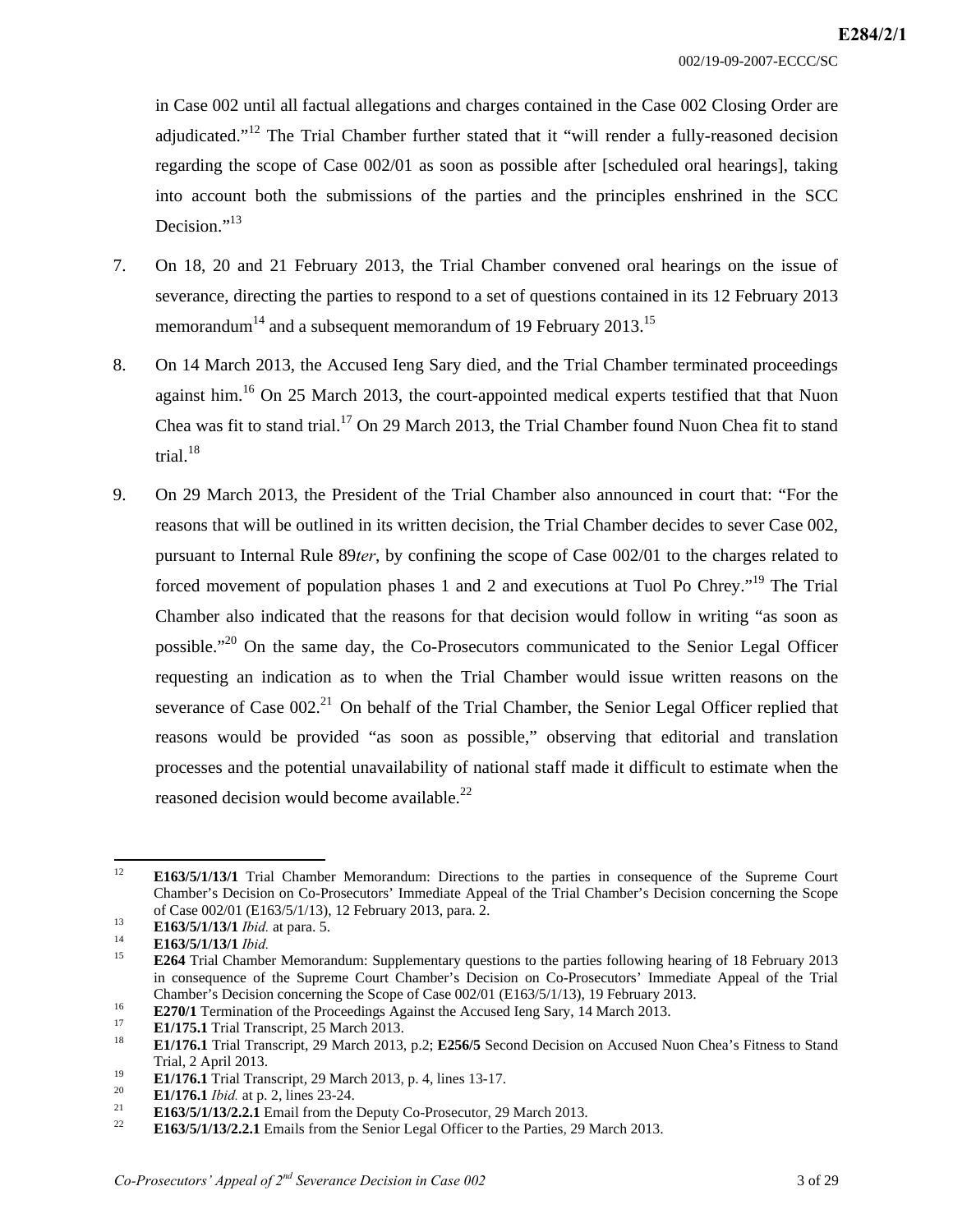- 10. On 5 April 2013, the Co-Prosecutors filed a request seeking confirmation from the Trial Chamber on the availability of the written reasons for the revised severance order by 12 April 2013, or – in anticipation of the unavailability of translation resources over the Khmer New Year period – that the parties be provided with written reasons in one working language by that date.<sup>23</sup> The Trial Chamber did not respond to this request.
- 11. On 7 April 2013, in advance of the resumption of witness testimony, the Co-Prosecutors requested the Trial Chamber to confirm that the Closing Order paragraphs relevant to Case  $002/01$  as a result of the renewed severance were the same as the initial severance order.<sup>24</sup> The Senior Legal Officer replied on 8 April 2013, confirming that the scope of severance was the same as previously identified.<sup>25</sup>
- 12. On 18 April 2013, the Deputy Co-Prosecutor once again requested an update as to when a reasoned decision would be placed on the Case File.<sup>26</sup> The Senior Legal Officer replied on that same date, indicating that an update "cannot" be provided "other than to say that it won't be too much longer."<sup>27</sup>
- 13. On 23 April 2013, the Co-Prosecutors seised this Chamber with an urgent request to order the Trial Chamber to produce written reasons for its oral decision on severance of Case 002/01, if necessary in one working language of the ECCC, in order to prevent further denial of the rights of all Parties.<sup>28</sup> The request was later dismissed as moot.<sup>29</sup>
- 14. On 26 April 2013, the Trial Chamber released the Impugned Decision.<sup>30</sup> On the same day, it also released a press release concerning the Impugned Decision.<sup>31</sup>

#### **III. ADMISSIBILITY**

15. The Co-Prosecutors submit that this appeal is timely pursuant to Rule 107(1), which directs that immediate appeals pursuant to Rule 104(4)(a) must be filed within 30 days of the notification of the decision. The Impugned Decision was notified to the parties on 26 April 2013, and therefore this appeal is filed well within the 30-day deadline.

 $23$ 23 **E264/4** Co-Prosecutor's Request to Confirm Availability of Written Reasons for Revised Severance Order, 5 April 2013.<br> **Annex 1**, Email from the Deputy Co-Prosecutor, 7 April 2013.<br> **Annex 1**, Email from the Senior Legal Officer to the Parties, 8 April 2013.<br> **E163/5/1/13/2.2.1** Email from the Deputy Co-Prosecutor, 18 April 2013.<br>

the Severance of Case 002, 23 April 2013. 29 **E163/5/1/13/3** Decision on Co-Prosecutors' Request for Urgent Order to Trial Chamber to Issue Reasoned Decision

on Severance of Case 002, 8 May 2013, para. 5.<br><sup>30</sup> **E284** Impugned Decision.<br>**31 Annex 2**, Trial Chamber Press Release: "Trial Chamber Issues Reasoned Decision on Case 002 Severance," 26

April 2013.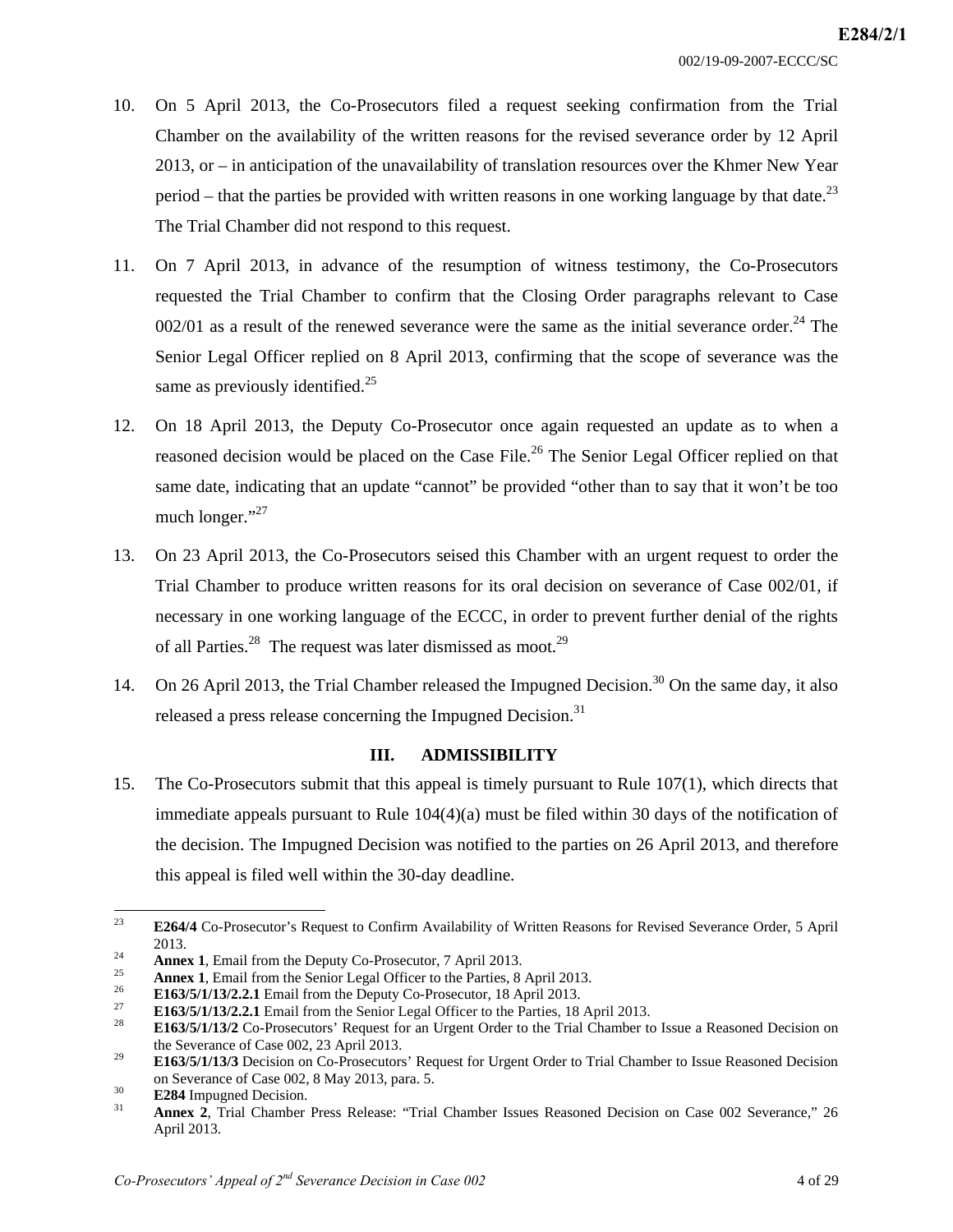- 16. The Impugned Decision is subject to immediate appeal pursuant to Rule 104(4)(a) and 104(1). This Chamber has ruled that "the right of appeal provided for in Rule  $104(4)(a)$  of the Internal Rules ensures that an avenue of appeal exists where the proceedings are terminated without arriving at a judgment and therefore without an opportunity to appeal against it," that this includes decisions to stay proceedings that do not have a tangible promise of resumption, and that "[i]n the context of the ECCC, which has only one Trial Chamber with only one trial on its docket, the severance of Case 002 into discrete trials creates the inevitable situation that proceedings in relation to charges falling outside the scope of Case 002/01 are, in effect, stayed."32 Where there is a "*de facto* stay of proceedings in relation to all charges placed outside the scope of Case 002/01, and […] such a stay does not carry a sufficiently tangible promise of resumption as to permit arriving at a judgement on the merits," an appeal in that regard is admissible under Rule  $104(4)(a)^{33}$
- 17. As a result of the Impugned Decision, S-21 falls outside of the scope of Case 002/01. Charges related to S-21 are therefore stayed under this Chamber's jurisprudence. In relation to whether the stay has a tangible promise of resumption, this Chamber has held that merely including S-21 in a plan for future trials does not resolve "whether arrival at a judgment on the merits in respect of the alleged crimes at S-21 […] is effectively barred by virtue of their deferral to a future trial."<sup>34</sup>
- 18. This Chamber has further held that there is a sufficient probability that charges deferred to future trials will *not* reach judgment, and therefore are appealable under Rule 104(4)(a), where a combination of factors indicates that future trials are unlikely to occur or reach completion.<sup>35</sup> The same factors that this Chamber relied upon in determining that the initial severance was appealable as an effective termination remain applicable now, including: the advanced age and declining health of the Co-Accused, as referenced by the Trial Chamber in the Impugned Decision;<sup>36</sup> the Trial Chamber's failure to provide a tangible plan by which future trials could begin prior to an appeal judgment in Case 002/01, and the related fact that judgments on the merits are not final until having passed through the appellate stage;  $37$  and the views expressed by the parties and Trial Chamber itself that Case 002/01 will likely be the only one to ever reach judgment.<sup>38</sup> The "uncertainty regarding the duration and continuity of financial support to the

<sup>32</sup> 

**E163/5/1/13** Severance Appeal Decision, para. 22.<br> **E163/5/1/13** Severance Appeal Decision, para. 25.<br> **E163/5/1/13** Severance Appeal Decision, para. 23.<br> **E163/5/1/13** Severance Appeal Decision, para. 24.<br> **E284** Impugn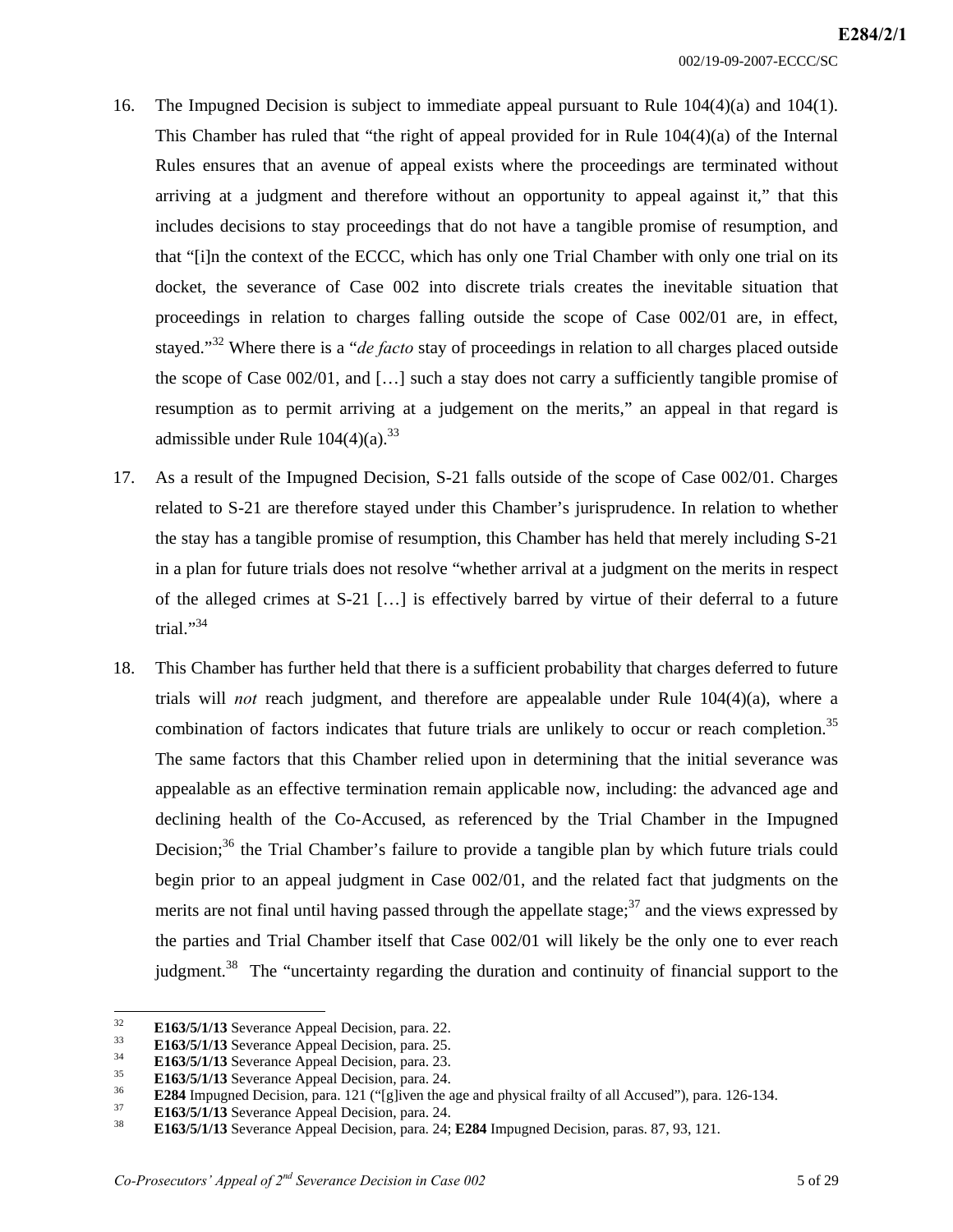ECCC" referenced in the Impugned Decision<sup>39</sup> further supports the conclusion that there is no realistic prospect of further trials in Case 002, and that the Trial Chamber is effectively terminating all charges not included within the scope of Case 002/01.

19. For all of these reasons, the Co-Prosecutors submit that the exclusion of S-21 from Case 002/01 under the terms of the Impugned Decision is an effective stay of proceedings in relation to the charges associated with the S-21 crime site, the resolution of which in a judgment on the merits is intangibly remote. The Impugned Decision is therefore immediately appealable pursuant to Rule 104(4)(a).

#### **IV. SUBMISSIONS IN SUPPORT OF THE APPEAL**

## **A. The Trial Chamber erred in law by failing to apply the legal standards for severance mandated by this Chamber**

- 20. In paragraph 50 of this Chamber's decision, the Trial Chamber was directed as follows: "It is necessary that the Trial Chamber determine, based on its organic familiarity with Case 002, whether the gist of such severance is in judicial manageability, in which case there is necessity for a tangible plan for the adjudication of the entirety of the charges in the Indictment, and not merely a portion thereof. If, however, faced with the deteriorating health of the Co-Accused, the principal motivation is that justice is better served by concluding with a judgment, whether in a conviction or acquittal, of at least one smaller trial on some portion of the Indictment, then the Trial Chamber should state this clearly and give due consideration to reasonable representativeness of the Indictment within the smaller trial."40
- 21. In section 4.1.1 of the Impugned Decision, the Trial Chamber concluded that renewed severance was necessary based on "the advanced age and increasing physical frailty of the Case 002 Co-Accused, and the unlikelihood that all allegations in the Case 002 Closing Order could be heard during the lifespan of the Accused or while they remained fit to be tried."<sup>41</sup> However, notwithstanding this conclusion that the need for severance arose from the deteriorating health of Accused, the Trial Chamber failed to give due consideration to reasonable representativeness of the Indictment within the smaller trial, characterizing the Supreme Court Chamber's holding as "meaningless."<sup>42</sup> In the press release accompanying its decision, the Trial Chamber described

<sup>39</sup> 

E284 Impugned Decision, para. 145-146.<br>
40 **E163/5/1/13** Severance Appeal Decision, para. 50.<br> **E284** Impugned Decision, para. 87, 90. Section 4.1.1 is titled "Should the Trial Chamber undertake renewed severance of Case 0

<sup>&</sup>lt;sup>42</sup> **E284** Impugned Decision, para. 99 ("Unless therefore the Trial Chamber disregards the current legal framework, the notion of 'representativeness of an Indictment' is meaningless").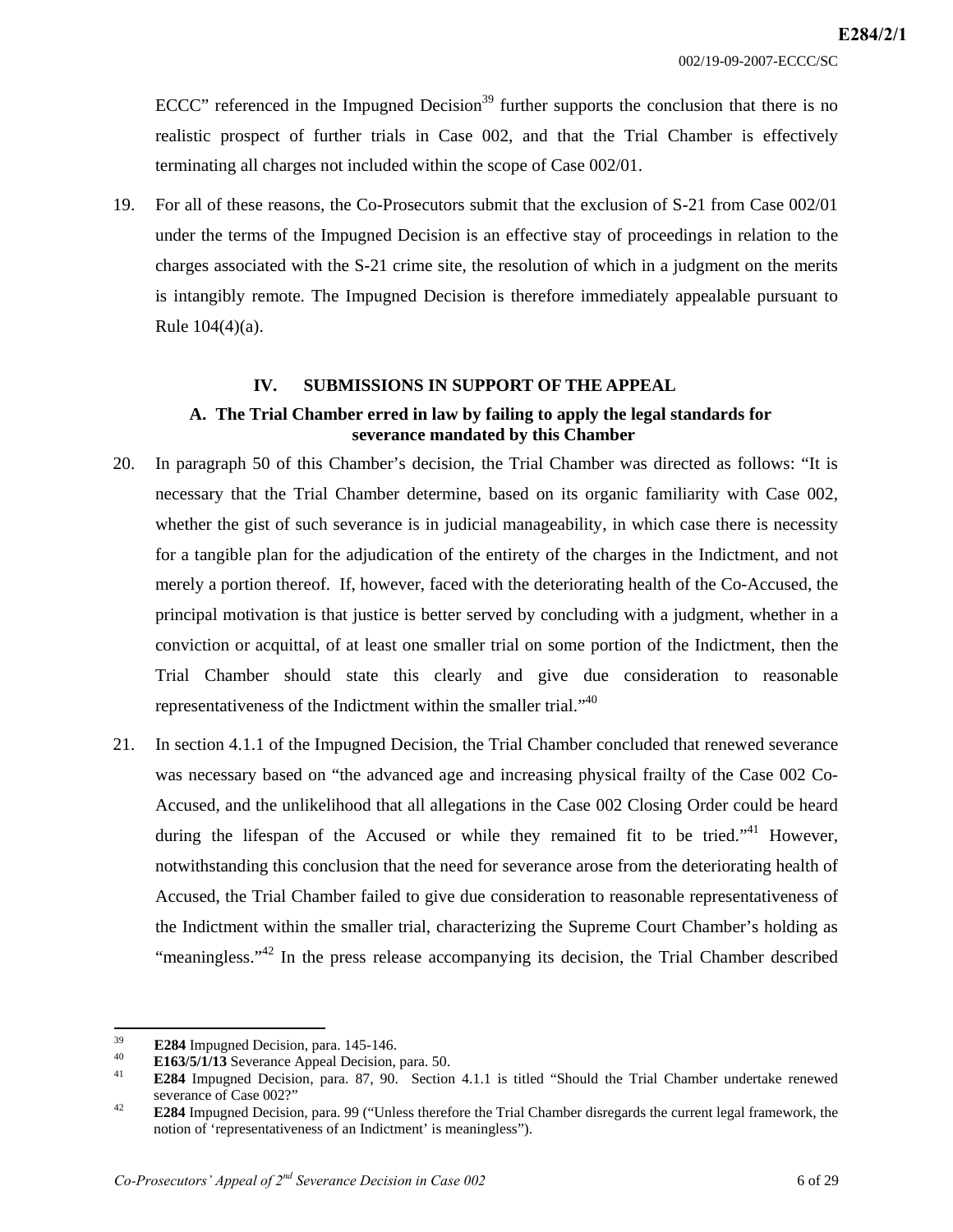002/19-09-2007-ECCC/SC

the principle of "reasonable representativeness" as "a notion imported by the  $Co\text{-}\text{Presecutors},$ " rather than as a legal holding by a superior court which they were bound to follow.

- 22. Instead of evaluating whether the smaller trial to be conducted in Case 002/01 was reasonably representative of the Case 002 indictment as a whole, the Trial Chamber rejected this Chamber's mandate and created its own test: whether the S-21 crime site proposed for inclusion by the Co-Prosecutors was representative of the Case 002/01 forced movement trial devised by the Trial Chamber in its original severance decision. In paragraph 99 of the Impugned Decision, the Trial Chamber erroneously concluded that it was not appropriate "to determine if the first portion of the Indictment to be adjudicated is reasonably representative of the entirety of the charges contained in the Closing Order," because formal termination of proceedings is not possible under the ECCC framework, and thus determined that it was "preferable to refer to the representativeness of the scope of Case 002/01 than to the representativeness of the Indictment."<sup>44</sup> Applying this erroneous legal standard, the Trial Chamber concluded that the addition of S-21 was not "essential to any criterion of reasonable representativeness" due to "the absence of any obvious connection (geographically or temporally) to the major theme of Case 002/01 (*i.e.* forced evacuations).<sup>45</sup> The Trial Chamber thus determined the representativeness of S-21 in the context of the annulled Case 002/01 forced movement trial rather than the Case 002 Indictment as a whole.
- 23. The Supreme Court Chamber voided the first Severance Decision entirely, and required the Trial Chamber to reconsider severance *ab initio* in order to assess "how to render the scope of Case 002/01 reasonably representative of the Indictment" and to "maximize representation of the totality of the charges against the Co-Accused.<sup> $,46$ </sup> The Trial Chamber should have considered anew whether the two forced movements and Tuol Po Chrey were reasonably representative of the whole Indictment and *which additional charges and crime sites* should be added to render the scope of Case 002/01 reasonably representative. Instead, the Trial Chamber declined to evaluate additional crime sites that would make Case 002/01 more representative, stating that it would "confront insuperable challenges in undertaking a fair and equitable selection between numerous and equally-deserving candidates for inclusion" and did not want to disturb a "delicate, albeit painful, balance of considerations" that could affect admitted Civil Parties.<sup>47</sup> In

<sup>43</sup> 

**Annex 2, Trial Chamber Press Release, 26 April 2013.**<br> **E284 Impugned Decision, para. 99.**<br> **E284 Impugned Decision, para. 116.**<br> **E163/5/1/13** Severance Appeal Decision, para. 43-44.<br> **E284 Impugned Decision, para. 115,**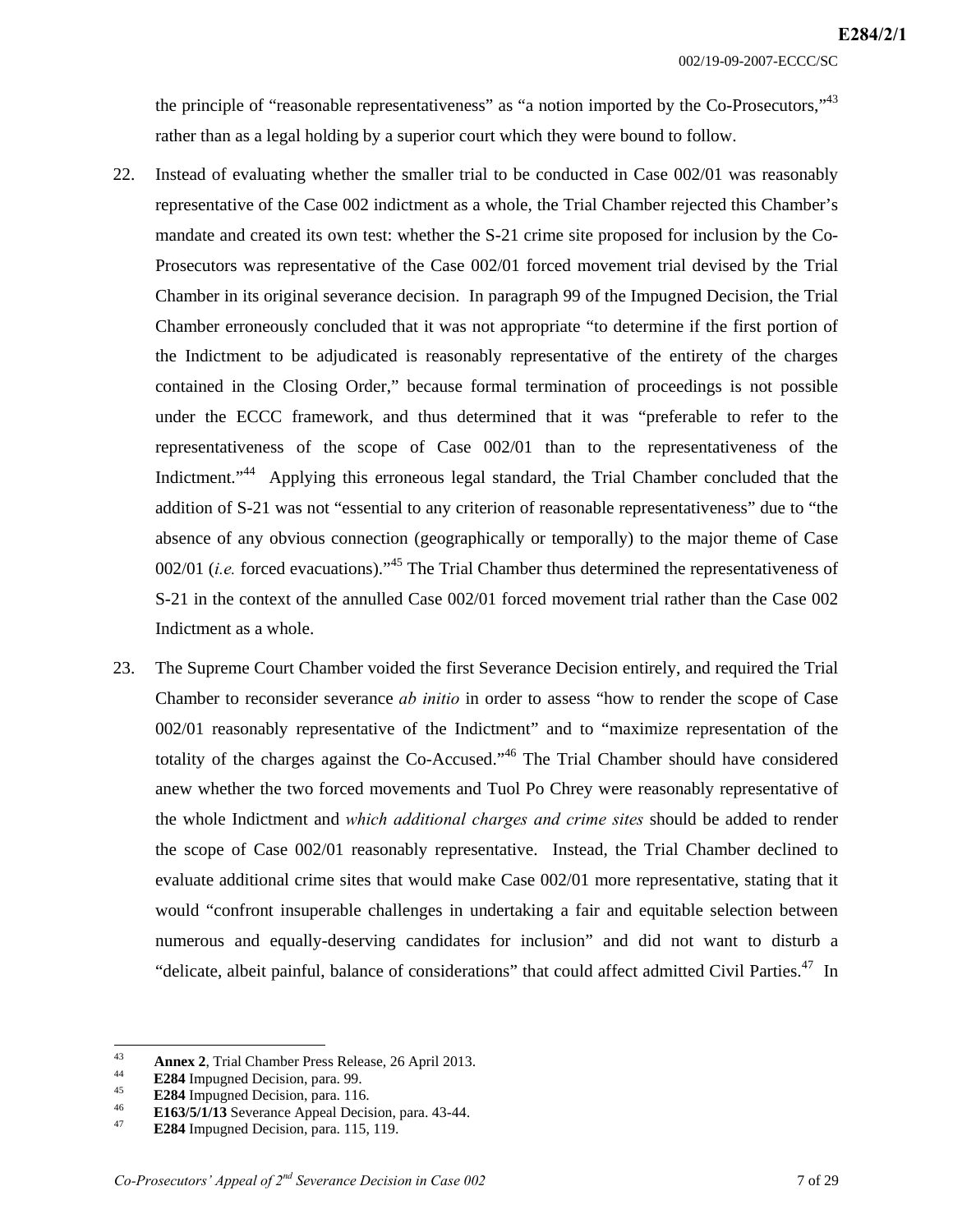other words, the Trial Chamber abdicated its judicial responsibility to decide and include representative crime sites because the process would be too difficult and painful.

- 24. The Trial Chamber further erred by maintaining the fiction that the Accused will be subject to a series of trials,  $48$  when their own evaluation of the health of the Accused  $49$  and the financial condition of the  $ECCC<sup>50</sup>$  compelled a determination that the prospect of future trials is intangibly remote. In this context, the Trial Chamber was obliged to consider the actual consequences of severance  $-i.e.,$  that proceedings against the Accused with respect to all severed charges would be effectively terminated. The Impugned Decision concludes that formal withdrawal or termination of charges from the Indictment is not permissible in the ECCC system,<sup>51</sup> but fails to recognize that effective termination nonetheless occurs when charges are indefinitely stayed in circumstances, such as here, where they are unlikely to ever be resumed. The legal analysis contained in the Impugned Decision was rejected by the Supreme Court Chamber in its February 2013 decision,<sup>52</sup> and it was an error for the Trial Chamber to disregard the legal conclusions of this Chamber.
- 25. Contrary to the Trial Chamber's claim that the "current legal framework" of the ECCC renders the notion of representativeness "meaningless,"<sup>53</sup> the jurisprudence of this Chamber is part and parcel of the ECCC's "legal framework" that the Trial Chamber is obligated to apply. The Severance Appeal Decision amply guides the Trial Chamber in terms of the direct applicability of the concept of reasonable representativeness in a "*sui generis* mixed jurisdiction"<sup>54</sup> such as the ECCC, on the basis of "comparable international legal standards,"<sup>55</sup> and dismisses as "unreasonable" the Trial Chamber's position that the requirement of reasonable representativeness does not apply where "no charges are discontinued in consequence of the Severance Order."<sup>56</sup> This Chamber has also provided detailed guidance on the concepts of both temporary and indefinite stays of proceedings in connection with its recent Decision on the release of Accused Ieng Thirith.<sup>57</sup>

<sup>48</sup> 

**E284** Impugned Decision, para. 155.<br> **E284** Impugned Decision, para. 126-134.<br> **E284** Impugned Decision, para. 145-146.<br> **E284** Impugned Decision, para. 98-99.<br> **E163/5/1/13** Severance Appeal Decision, para. 43 (dismissi that "no allegations or charges in the Indictment are discontinued," in view of the finding that the Accused's health

E284 Impugned Decision, para. 99.<br>
E163/5/1/13 Severance Appeal Decision, para. 42.<br>
E163/5/1/13 Severance Appeal Decision at note 95 and para. 42, construing ICTY Rule 73bis(D) as a "comparable international legal standard". <sup>56</sup>**E163/5/1/13** Severance Appeal Decision, para. 43. 57 **E138/1/10/1/5/7** Decision on Immediate Appeal against the Trial Chamber's Order to unconditionally release the

Accused Ieng Thirith, 14 December 2012, paras. 35-40.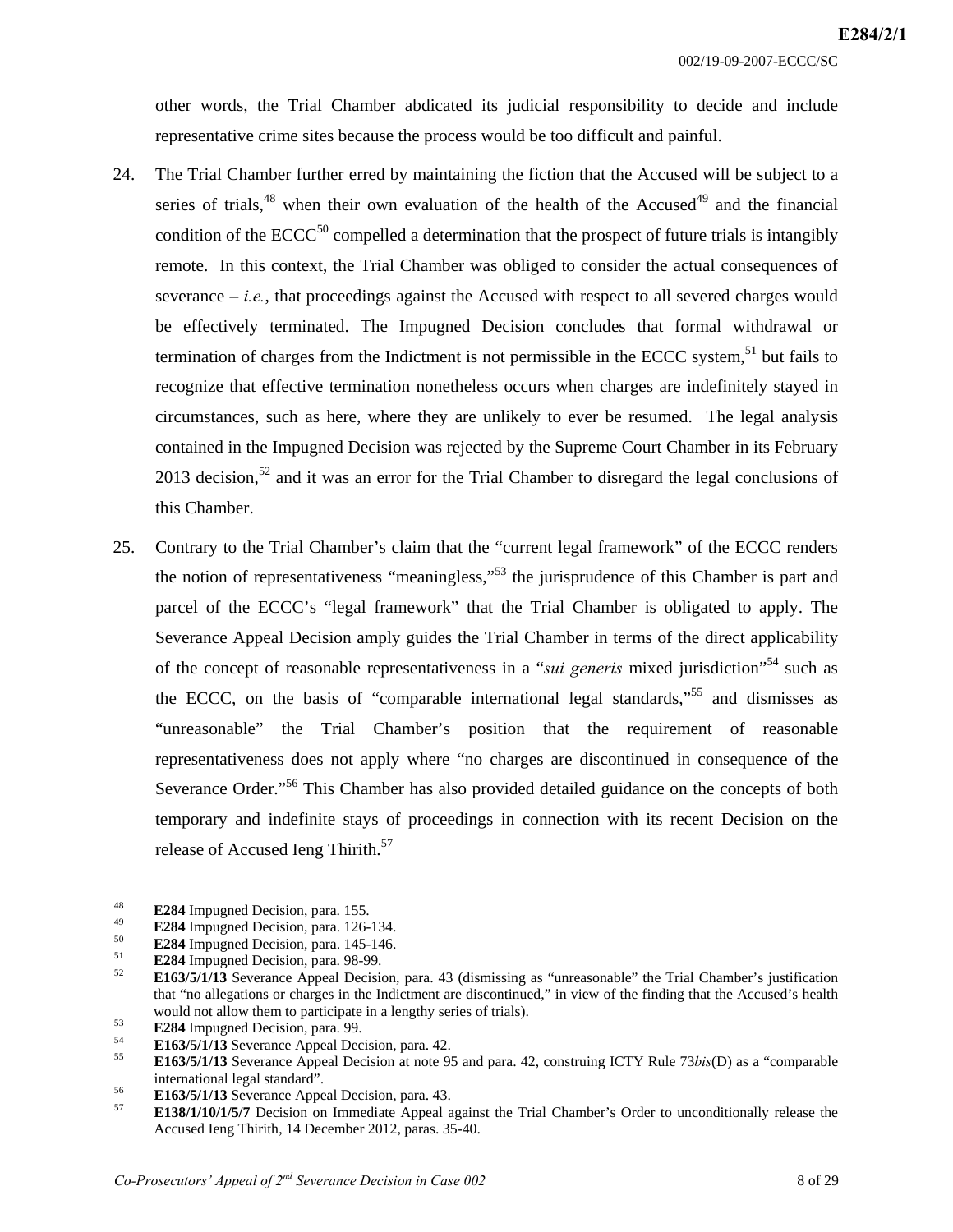- 26. The Trial Chamber's error of law resulted in it failing to give proper consideration to the relevant factors that should have guided its severance decision. For example, the Impugned Decision states that a small trial limited to the  $1<sup>st</sup>$  and  $2<sup>nd</sup>$  forced movements allows the Trial Chamber "to proceed in a manner consistent with the chronological and logical structure of the Closing Order."<sup>58</sup> However, in the present circumstance where there is no tangible prospect of further trials, the Trial Chamber erred by giving any consideration to the chronological order of the Case 002 indictment. By refusing to apply this Chamber's directive to choose either a series of trials or a single more representative trial, the Trial Chamber thus repeated the same error of law that invalidated its initial severance decision.
- 27. Notwithstanding the clear directives of the Severance Appeal Decision, the Trial Chamber refused to accept and recognise that its decision effectively dismissed the bulk of the Case 002 charges against the Accused, including all charges relating to the network of security centres in Democratic Kampuchea at which hundreds of thousands of victims were unlawfully arrested, detained, tortured and executed. As a result of this error, the scope of Case 002/01 does not include any security centres and is not reasonably representative of the Indictment as a whole, as addressed in detail below.

## **B. The Trial Chamber erred in fact and law by concluding that the existing scope of Case 002/01 was sufficiently representative of the Indictment without the addition of the S-21 security office**

28. This Chamber has directed the Trial Chamber to consider ICTY Rule 73*bis*(D) as reflective of "comparable international legal standards" on severance.<sup>59</sup> The Impugned Decision disregards this clear direction, distinguishing and dismissing the relevance of ICTY jurisprudence in this regard.<sup>60</sup> In the Co-Prosecutors' submission, the Trial Chamber erred both in fact and in law in failing to properly consider the non-exhaustive list of "relevant circumstances" in Rule 73*bis*(D) that should be weighed in assessing severance of charges, namely: (a) the crimes charged in the indictment; (b) their classification and nature; (c) the places where they are alleged to have been committed; (d) their scale; and (e) the victims of the crimes charged. In addition, the Trial Chamber failed to properly assess two factors not expressly enumerated in Rule 73*bis*(D) but reflected in ICTY jurisprudence, namely: (i) the time period of the crimes charged; and (ii) the fundamental nature or theme of the case. These factors, and their application to Case 002, were

<sup>58</sup> 

<sup>58</sup>**E284** Impugned Decision, para. 111. 59 **E163/5/1/13** Severance Appeal Decision, para. 42. 60 **E284** Impugned Decision, para. 101-107.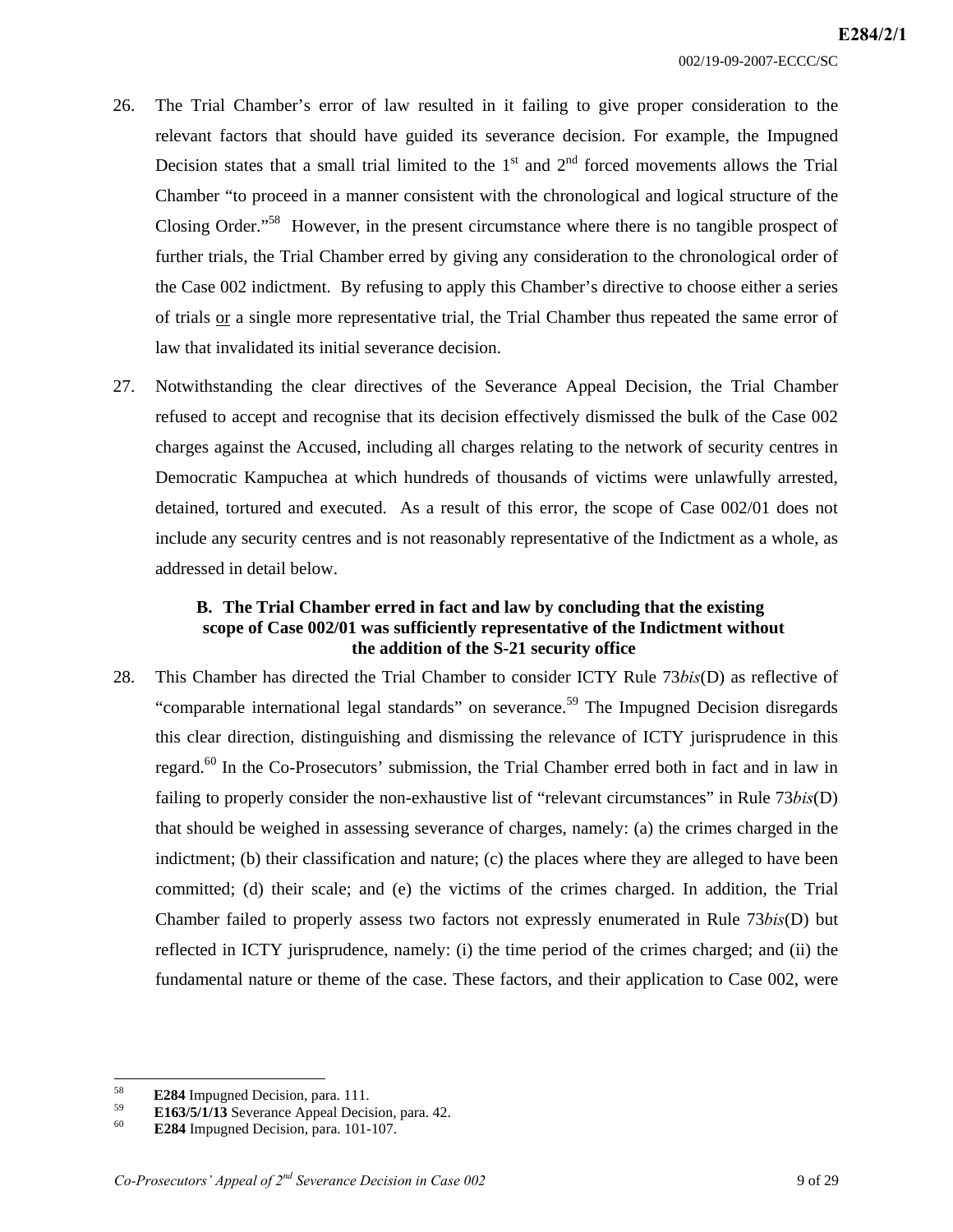002/19-09-2007-ECCC/SC

addressed in the International Co-Prosecutor's oral submissions to the Trial Chamber in February  $2013.<sup>61</sup>$ 

- 29. The observation of the Trial Chamber that "the application of ICTY Rule 73*bis*(D) is highly fact-dependent and approaches have varied greatly<sup>562</sup> cannot itself render the applicable legal test for determining representativeness of an Indictment "meaningless,"<sup>63</sup> and accords entirely with the reality that severance necessarily involves a detailed, case-by-case assessment – neither mechanical nor sweeping, but nuanced, dispassionate and thoughtful. Any other approach risks remaining "guided…by undisclosed criteria other than logical relations among the particular charges."<sup>64</sup>
- 30. Whilst the first two factors identified in Rule 73*bis*(D) the "crimes charged" and their "classification and nature" – are reasonably clear, the Co-Prosecutors submit that the first requires the crimes retained in a severed Indictment to be of similar severity and variety as those in the Closing Order as a whole. The second factor requires the severed Indictment to include, where possible, crimes representative of the recognised categories of core international crimes and applicable national crimes.
- 31. ICTY case law provides a useful distillation of principles that clarify the remaining three factors. The "places were [crimes] were alleged to have been committed" requires a severed Indictment to be geographically reflective of the crimes in the Closing Order as a whole.<sup>65</sup> If a region can be identified as the locus of the case, the fact that crimes are committed outside that region may be a reason for their exclusion.<sup>66</sup> An equal and proportionate geographic distribution of retained crime sites tends to retain the representative nature of the Indictment.<sup>67</sup> However, the elimination of an entire crime site from a region not otherwise represented in an Indictment has been found to not fulfill the requirement of Rule 73 bis (D), as such a removal would lead to victims of crimes committed in certain areas not being represented in the case anymore.<sup>68</sup>
- 32. In order to distinguish the fourth factor "scale" of the crimes charged from the other factors, the Co-Prosecutors submit that scale refers to factors such as the magnitude, regularity and

<sup>61</sup> 

E1/171.1 Trial Transcript, 18 February 2013, pp. 43-57.<br>
E284 Impugned Decision, para. 101.<br>
E284 Impugned Decision, para. 99.<br>
E163/5/1/13 Severance Appeal Decision, para. 45.<br>
Frosecutor v. Vojislav Seselj, Case No. IT-8 November 2006, para 30. 66 *Prosecutor v. Milutinovic*, Case No. IT-05-87, Decision on the Application of Rule 73*bis* (ICTY Trial Chamber), 11

July 2006, para 11. 67 *Prosecutor v. Stanišić and Simatović*, Case No. IT-03-69-PT, Decision Pursuant to Rule 73*bis*(D) (ICTY Trial

Chamber), 4 February 2008, para. 23. 68 *Prosecutor v. Perisic*, Case No. IT-04-81-PT, Decision on Application of Rule 73*bis* and Amendment of Indictment

<sup>(</sup>ICTY Trial Chamber), 15 May 2007, para 12.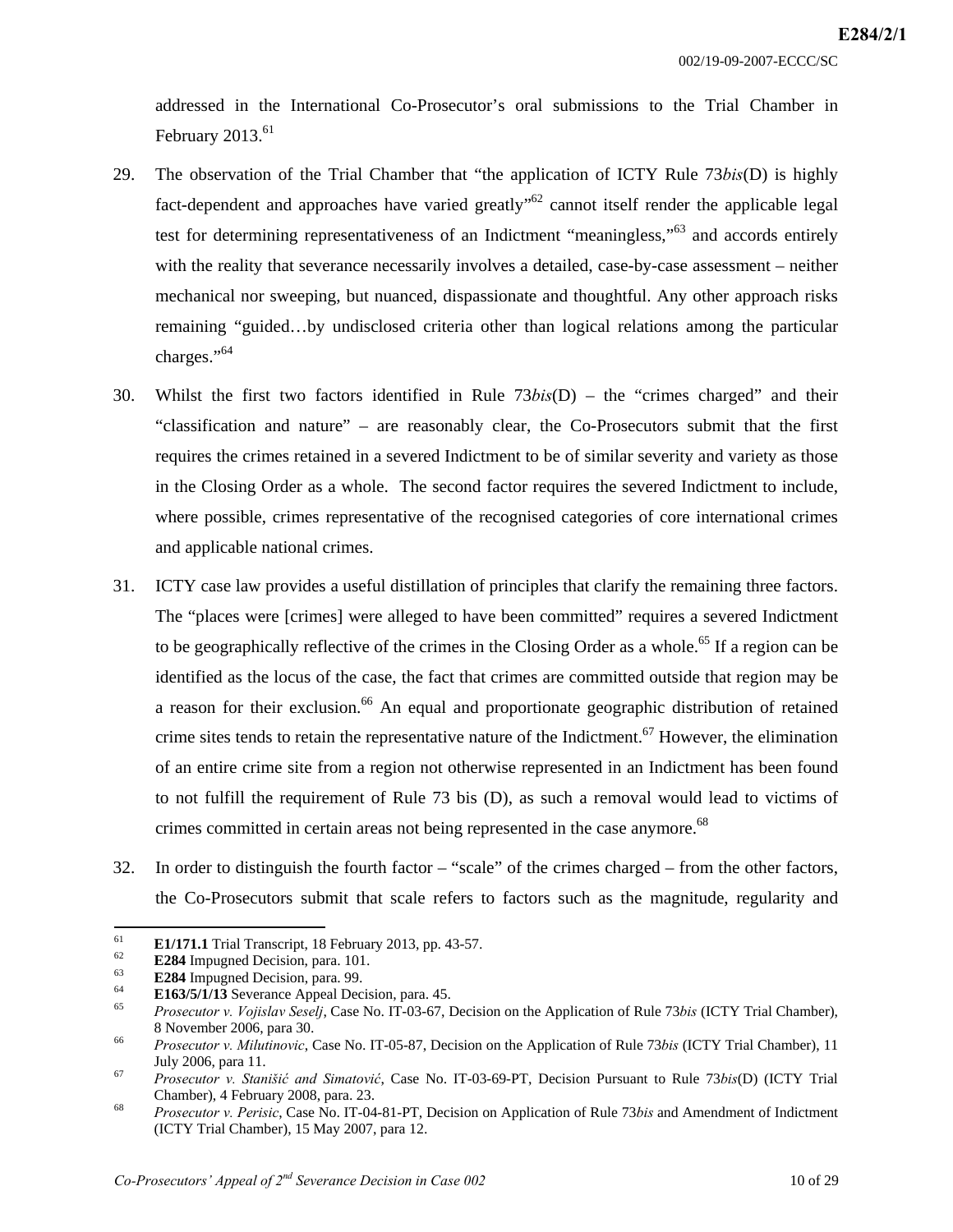002/19-09-2007-ECCC/SC

severity of the crimes. A review of ICTY jurisprudence provides a number of practical examples of reductions in scope that were found to adequately reflect the "scale" of the crime for the purposes of Rule 73*bis*(D): (i) from 140 crimes in 23 municipalities to 66 crimes in 15 municipalities;<sup>69</sup> (ii) from 22 to 20 killing sites charged in one count;<sup>70</sup> (iii) from 16 to 10 sniping incidents and 18 to 10 shelling incidents;<sup>71</sup> and reducing the temporal scope of the Indictment by two months to eliminate "approximately one third" of the allegations.<sup>72</sup>

- 33. In terms of representation of "victims of the crimes charged", the numbers of victims, grouping of victims and in particular ethnic groups have been viewed as relevant considerations at the ICTY. A severed Indictment should seek to retain all ethnic and religious groups, and any other particular groups who were targeted in the alleged crimes, and should not jeopardize the ability of the prosecution to prove the victimization of all ethnic groups in the Indictment.<sup>73</sup>
- 34. In terms of factors not expressly enumerated in Rule 73*bis*(D), ICTY jurisprudence establishes that severance should also ensure that the time period of the retained crimes is reasonably representative of the original Indictment in two respects: first, a severed Indictment should be reasonably representative of the months or years over which the crimes took place; and second, a severed Indictment should reflect any key phases in the commission of those crimes.<sup>74</sup> Finally, in *Stanišić and Simatović*, following *Milutinović*, the ICTY Trial Chambers ruled that a severance order should reasonably represent the "fundamental nature or theme of the case."<sup>75</sup>

#### *Crimes Charged in Indictment*

35. The crimes included within the scope of Case 002/01 in the Impugned Decision are not sufficiently representative of the Indictment. The existing scope includes only one of the three classes of crimes charged by the Indictment – crimes against humanity. Expanding the trial to

<sup>69</sup> 69 *Prosecutor v. Mladić*, Case No. IT-09-92-PT, Decision Pursuant to Rule 73*bis*(D), (ICTY Trial Chamber), 2 December 2011, para. 5, 11.<br><sup>70</sup> *Prosecutor v. Mladić*, Case No. IT-09-92-PT, Decision Pursuant to Rule 73*bis*(D), (ICTY Trial Chamber), 2

December 2011, para. 6, 11. 71 *Prosecutor v. Mladić*, Case No. IT-09-92-PT, Decision Pursuant to Rule 73*bis*(D), (ICTY Trial Chamber), 2

December 2011, para. 6, 11. 72 *Prosecutor v. Gotovina, Cermak and Markac*, Case No. IT-06-90-PT, Order Pursuant to Rule 73*bis*(D) to reduce the

Indictment (ICTY Trial Chamber), 21 February 2007, pp. 2-4. 73 *Prosecutor v. Vojislav Seselj*, Case No. IT-03-67, Decision on the Application of Rule 73*bis* (ICTY Trial Chamber),

<sup>8</sup> November 2006, para. 25-26; *Prosecutor v. Ramush Haradinaj et. Al*., Case No. IT-04-84-A, Decision Pursuant to Rule 73*bis*(D) (ICTY Trial Chamber), 22 February 2007, para 11; *Prosecutor v. Stanišić and Simatović*, Case No.

IT-03-69-PT, Decision Pursuant to Rule 73bis(D) (ICTY Trial Chamber), 4 February 2008, para. 26.<br>Prosecutor v. Stanišić and Simatović, Case No. IT-03-69-PT, Decision Pursuant to Rule 73bis(D) (ICTY Trial Chamber), 4 February 2008, para. 28; *Prosecutor v. Gotovina, Cermak and Markac*, Case No. IT-06-90-PT, Order

Pursuant to Rule 73bis(D) to reduce the Indictment (ICTY Trial Chamber), 21 February 2007, pp. 2-4.<br>*T*<sup>5</sup> *Prosecutor v. Stanišić and Simatović*, Case No. IT-03-69-PT, Decision Pursuant to Rule 73bis(D) (ICTY Trial Chamber), 4 February 2008, paras. 8-9.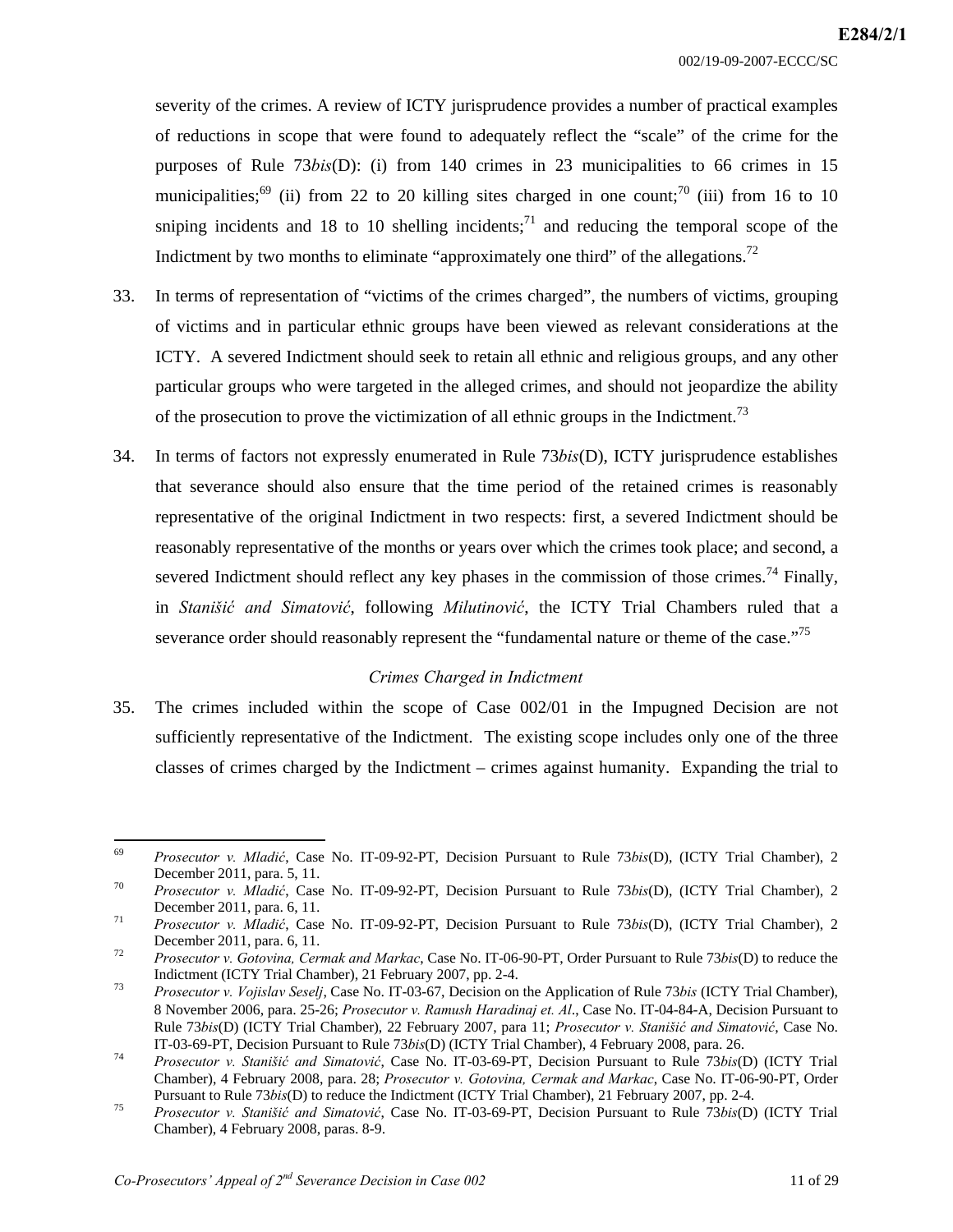include S-21 would add the crime of Grave Breaches of the Geneva Conventions,  $76$  thus increasing the representativeness of the trial to two of the three classes of crimes.

36. The existing scope of Case 002/01 is also limited to only six of the specific Crimes Against Humanity offences included in the overall Indictment: forced transfer, attacks against human dignity, political persecution, enforced disappearance, murder and extermination.<sup>77</sup> Expanding the trial to include S-21 would add five more Crimes Against Humanity offences: imprisonment;<sup>78</sup> torture;<sup>79</sup> enslavement;<sup>80</sup> racial persecution;<sup>81</sup> and rape.<sup>82</sup> The Trial Chamber thus erred by failing to ensure that the scope of Case 002/01 was sufficiently representative of the crimes charged in the Indictment, and by concluding that the additional charges related to S-21 would "add depth but not breadth to the catalogue of offences already at issue in Case 002/01."<sup>83</sup> Torture, imprisonment, rape, racial persecution and Grave Breaches are entirely different types of crimes than those to which Case 002/01 is presently limited.

## *Geographic Scope, Scale of Crimes & Victims*

- 37. The Trial Chamber further erred in concluding that crimes sites or charges other than forced movement "occurred either within an individual locality or against a particular religious group or ethnicity."84
- 38. S-21 was the antithesis of a local prison. S-21 prisoners came from every part of the country every Zone,<sup>85</sup> every military division<sup>86</sup> and every ministry or organisation.<sup>87</sup> They consisted of men and women, and persons of all age including children.<sup>88</sup> The prisoners at S-21 represented all racial and ethnic groups, including Vietnamese,  $Cham<sub>1</sub><sup>89</sup> Chinese<sup>90</sup>$  and other ethnic

<sup>76</sup> 

**D427** Closing Order, 15 September 2010, para. 1479.<br> **E124/7.3** List of Paragraphs and Portions of the Closing Order Relevant to Case 002/01, section 4.<br> **D427** Closing Order, para. 1402.<br> **D427** Closing Order, para. 140 %<br>
2012 This compose and autonomous sectors of Cambodia"].<br>
288/6.68.9 Annex 9 – S-21 Prisoners from the RAK.<br>
2427 Closing Order, para. 426-430; **D288/6.68.10** Annex 10 – S-21 Prisoners from DK Government Offices.<br>
28427

prisoners at S-21]; **D288/6.68.7** Annex 7 – S-21 Prisoners Identified as Children [listing 89 child prisoners at S-21];

**D288/6.68.5** Annex  $5 - S-21$  Prisoners Identified as Men [listing 5,994 male prisoners].<br> *See, e.g.*, **D366/7.1.82** S-21 Confession of Yi Sales Yasya.<br> **E3/1654** S-21 Interrogation List, 8 April 1978, at ERN 00234246-47 Prisoner List, 23 May 1978, at ERN 00183835-36 [list identifying 9 "Chinese Ethnic Minority" held at S-21].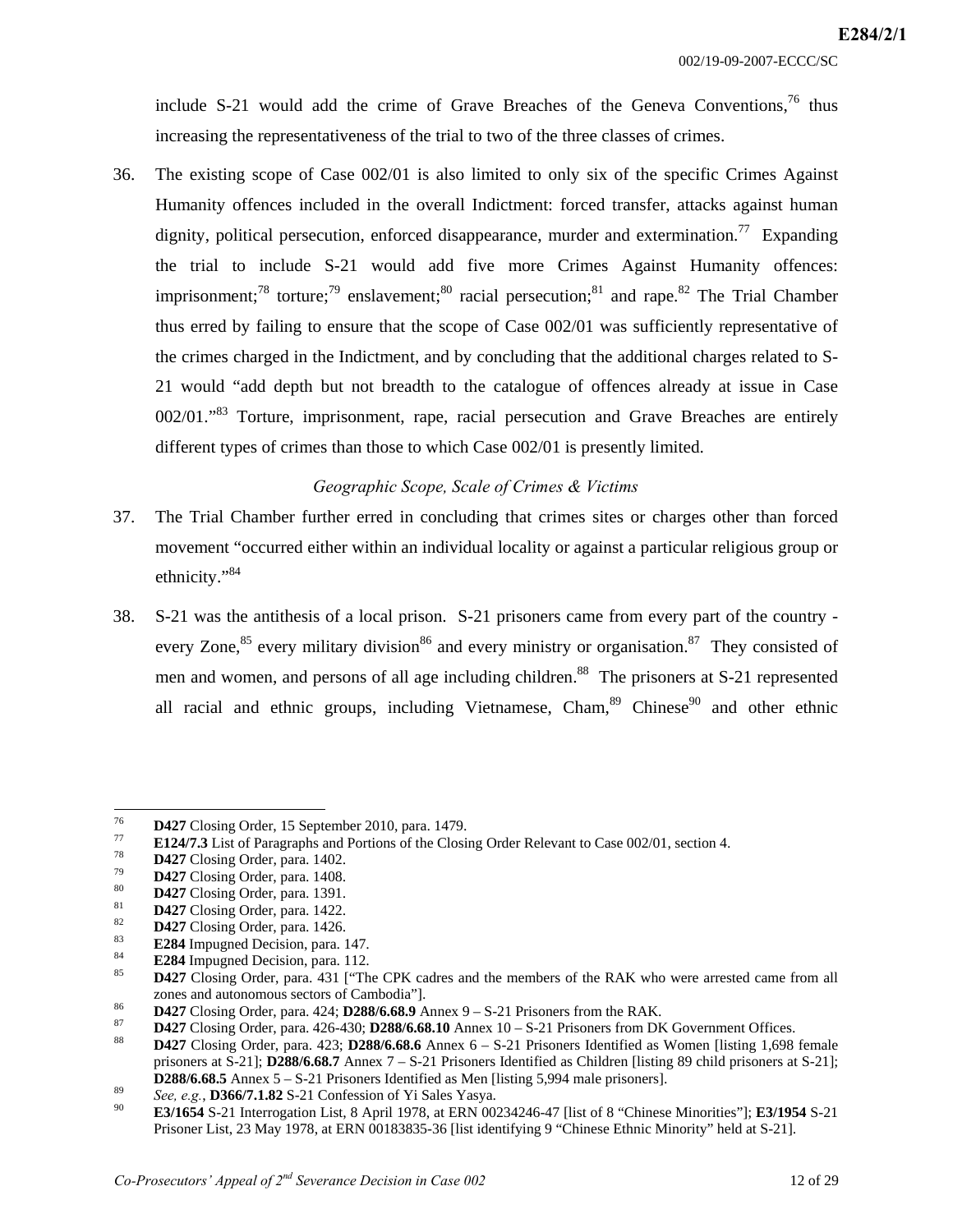minorities.<sup>91</sup> They included ordinary people (such as peasants and workers), persons connected to the Khmer Republic regime,  $92$  teachers, students, doctors and lawyers,  $93$  and foreign nationals such as Thai, Laotians, Indians and Westerners.<sup>94</sup> The Vietnamese prisoners at S-21 included both soldiers and alleged spies captured and held as prisoners-of-war,  $95$  and civilians of Vietnamese nationality and ethnicity.<sup>96</sup> No individual crime site provides a more representative sample of the victims of the CPK than S-21. In its Case 001 Judgment, the Trial Chamber recognized the broad representativeness of the S-21 security office, stating that S-21 victims came "from all parts of the country and from all sectors of Cambodian society," such that "the scope of its activities reached across the entire country."<sup>97</sup>

- 39. The Impugned Decision also errs in concluding that the "entire Cambodian population" was harmed by the forced movements, and that forced movement "impacted virtually all victims of the DK era."98 It is certainly true that the number of victims of the forced movements was extremely large. The persons who were subject to the forced movements, however, were primarily those from the urban population of Cambodia as of 17 April 1975.<sup>99</sup>
- 40. An example of the failure of Case 002/01 to adequately represent all groups of victims from the Indictment is its ethnic representativeness. While the existing scope of Case 002/01 includes crimes committed against the Khmer population and the forced movement of the Cham,<sup>100</sup> it does not include any crimes that specifically targeted the Vietnamese ethnic group, such as the deportation of Vietnamese from Cambodia.<sup>101</sup> The addition of S-21 would remedy this error, by including charges specifically related to the Vietnamese prisoners that were detained, interrogated, tortured and killed at the S-21 security office.

<sup>91</sup> 91 **D175/3.19** S-21 Execution Log, 21 April 1978 [list includes 4 "Phnong ethnic minority" from Mondulkiri]; **E3/2285** S-21 Execution Log, 21 October 1977, at ERN 00873667-68 [Nos. 45, 46 & 48 identified as ethnic Jarai]; **E3/342** OCP Revised S-21 Prisoner List [Nos. 945, 946, 11812 & 11821 identified as FULRO]. 92 **D427** Closing Order, para. 432; **D288/6.68.24** Annex 24 – S-21 Prisoners Described as Former Khmer Republic

Soldiers. 93 **D427** Closing Order, para. 432; **D288/6.68.26** Annex 26 – S-21 Prisoners Described as Teachers, Professors,

Students, Doctors, Lawyers or Engineers [identifying 279 such persons].<br> **D427** Closing Order, para. 433.<br> **D427** Closing Order, para. 432; **D288/6.68.28** Annex 28 – S-21 Prisoners Described as Vietnamese Soldiers

<sup>[</sup>identifying 122 such persons]; **D288/6.68.29** Annex 29 – S-21 Prisoners Described as Vietnamese Spies

<sup>96&</sup>lt;br> **D288/6.68.30** Annex 30 – S-21 Prisoners Identified as Vietnamese [identifying 79 such persons].<br> **E188** Case 001 Judgement, 26 July 2010, para. 23, 323.<br> **E284** Impugned Decision, para. 112, 114.<br> **D427** Closing Orde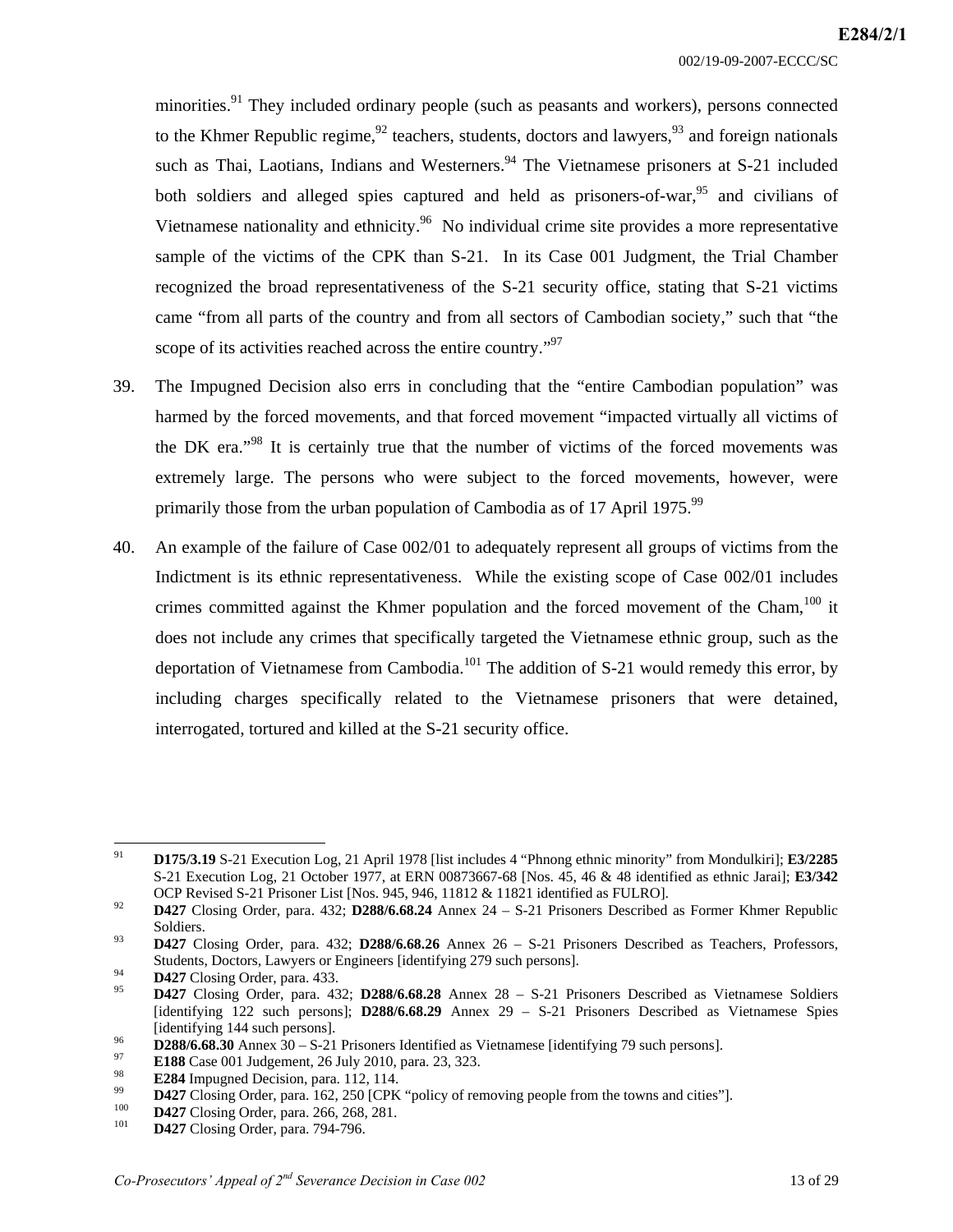- 41. The Trial Chamber further erred by comparing the number of victims from S-21 ("at least 12,273 persons")<sup>102</sup> to the total number of deaths in the DK period (1.7 to 2.2 million).<sup>103</sup> The Indictment does not charge the Accused with all deaths during the DK period, or even all violent deaths (estimated by demographic expert to be  $800,000$ ),<sup>104</sup> and it was error to compare the number of victims at S-21 to the total death toll for the DK period.
- 42. In defending the representativeness of a forced movement trial, the Trial Chamber notes that "countless deaths" allegedly occurred due to starvation, deprivation of medical care and other necessities of life during and in the aftermath of the forced evacuations.<sup>105</sup> However, the Closing Order allegations quoted in the Impugned Decision are part of the charge of Other Inhumane Acts Through Attacks Against Human Dignity.<sup>106</sup> The only murder charge that is included relating to the forced movements is the following allegation from paragraph 1377 of the Closing Order: "Whilst the main purpose of the population movement and worksites was not to kill the persons concerned, the evidence on the Case File shows that **some people** were executed by CPK armed forces shortly before, during or upon arrival from phases 1 and 3 of the population movements."<sup>107</sup>
- 43. The existing scope of Case 002/01 contains only limited charges of the crime of murder, and does not adequately represent the number and type of victims who were arrested, detained and executed at DK security offices, nor the magnitude, regularity and severity of such crimes. S-21 is the only crime site for which documentary evidence exists establishing both the identity and number of victims,  $108$  and in terms of confirmed executions is by far the most significant killing site in the Indictment.

#### *Temporal Scope*

44. The temporal scope of Case 002/01 is also not representative of the entire Indictment, being limited chronologically to the initial part of the DK period. The crimes included in the present scope of Case 002/01 are limited to a forced movement of the population of Phnom Penh on 17 April 1975 and the ensuing weeks, executions at Tuol Po Chrey in late April 1975 and a second forced movement that was initiated by the CPK Standing Committee in September 1975 and

<sup>102</sup> 102 **D427** Closing Order, para. 423, 460. It should be noted that in its Case 001 Judgment, the Trial Chamber concluded that this was the "minimum number of S-21 victims" and that "their numbers are likely to be considerably greater than indicated." **E188** Case 001 Judgement, 26 July 2010, para. 141, 143.<br> **E284** Impugned Decision, para. 110.<br> **D427** Closing Order, para. 1360.<br> **E284** Impugned Decision, para. 110.<br> **E284** Impugned Decision, footnote

prisoner lists, interrogation logs and execution logs].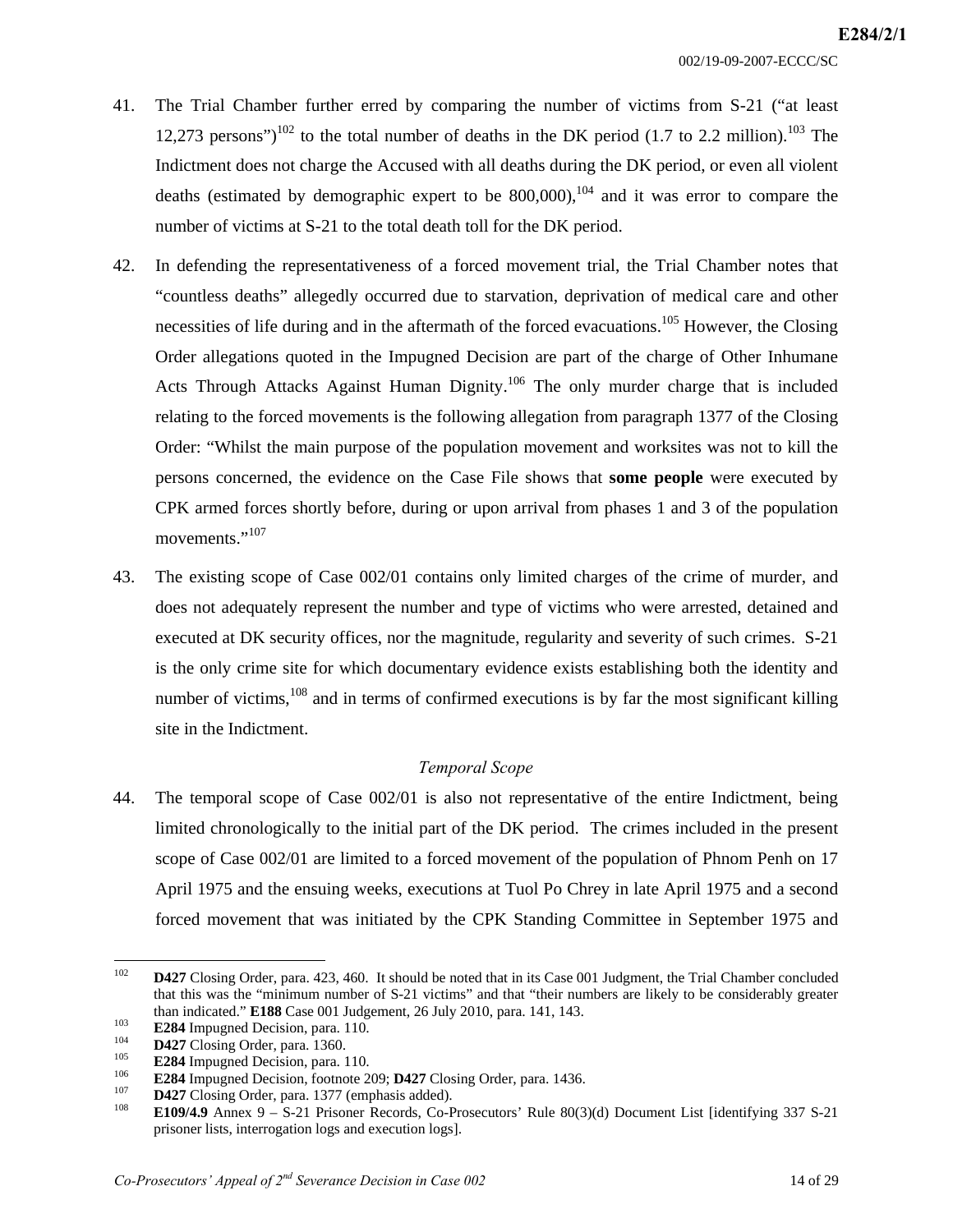may have continued into subsequent years.<sup>109</sup> By comparison, the S-21 security office operated from October 1975 to 7 January 1979.<sup>110</sup> The addition of S-21 would thus make the Case 002/01 trial representative of the entire time period of the Indictment. It would ensure that Case 002/01 reflects the key phases of crimes in the DK period, including the initial targeting of persons associated with the Khmer Republic regime,<sup>111</sup> the purge of the RAK that began in mid-1976,<sup>112</sup> and the massive purges of the North Zone in  $1977^{113}$  and the East Zone and Vietnamese in  $1978<sup>114</sup>$  It would also ensure that the extensive evidence that has been introduced relating to the role of the Accused, administrative structures, communications and policies in the 1976 to 1978 time period has a more substantive purpose relating to an actual crime site.<sup>115</sup>

## *Fundamental Nature or Theme of Case*

- 45. The Impugned Decision errs by failing to consider that the "fundamental nature or theme" of the Case 002 Indictment is the charge that hundreds of thousands of Cambodians were unlawfully detained, tortured and executed at a network of security centres, pursuant to policies and decisions of the senior leaders of the CPK. The Accused were charged with crimes at 11 different security offices, by far the most prevalent type of crime site in the Indictment.<sup>116</sup>
- 46. A single smaller trial cannot be considered representative of the Indictment as a whole if it does not include one of those security centres, and there can be no doubt that the most representative of those crime sites is S-21. Philip Short, whom the Trial Chamber recognizes as an expert and has called to testify in the Case 002/01 trial, describes S-21 as "the pinnacle, the distillation, the reflection in concentrated form of the slave state" created by Pol Pot and the CPK.<sup>117</sup> The Trial Chamber itself has previously recognized the significance of the S-21 security office, stating in its Case 001 Judgment that "S-21 was a very important security centre of DK, considered as an

<sup>109</sup> 109 **D427** Closing Order, para. 224, 262, 705; **E3/216** Record of Standing Committee visit to Northwest Zone, 20-24 August 1975. It should be noted that the Closing Order allegations relating to executions in Tuol Po Chrey from 1976 to 1977 (para. 712-713) were excluded by the Trial Chamber from the scope of Case 002/01. **E124/7.3** List of Paragraphs and Portions of the Closing Order Relevant to Case 002/01, section 2.<br> **D427** Closing Order, para. 416.<br> **E3/1539** S-21 Prisoner List, March 1976 [identifying 162 Lon Nol soldiers, officials and relatives killed

<sup>360</sup> prisoners for the whole period, with more than 80 arrests in February 1977"); **D288/6.68.48** Arrests from Old North Zone/Central Zone by Month.<br>
114 **D427** Closing Order, para. 431 ("for the East Zone, the number rose to 1,165 arrests with close to 500 arrests in the

month of June 1978"); **D288/6.68.46** Arrests from East Zone by Month; **D427** Closing Order, para. 433 (numbers of Vietnamese prisoners "grew as the conflict with Vietnam escalated"); **D288/6.68.27** Annex 27 – Vietnamese

Prisoners Entering S-21.<br>**E284** Impugned Decision, para. 117 (noting that the Co-Prosecutors can still make use of the "significant quantity of evidence already before the Chamber in relation to S-21, to the extent this is relevant to leadership or communications structures, or other overarching themes in Case 002/01").

**D427** Closing Order, para. 415-685.<br><sup>117</sup> **E3/9** Philip Short, *Pol Pot: The History of a Nightmare*, at ENG 00396573 (p. 365).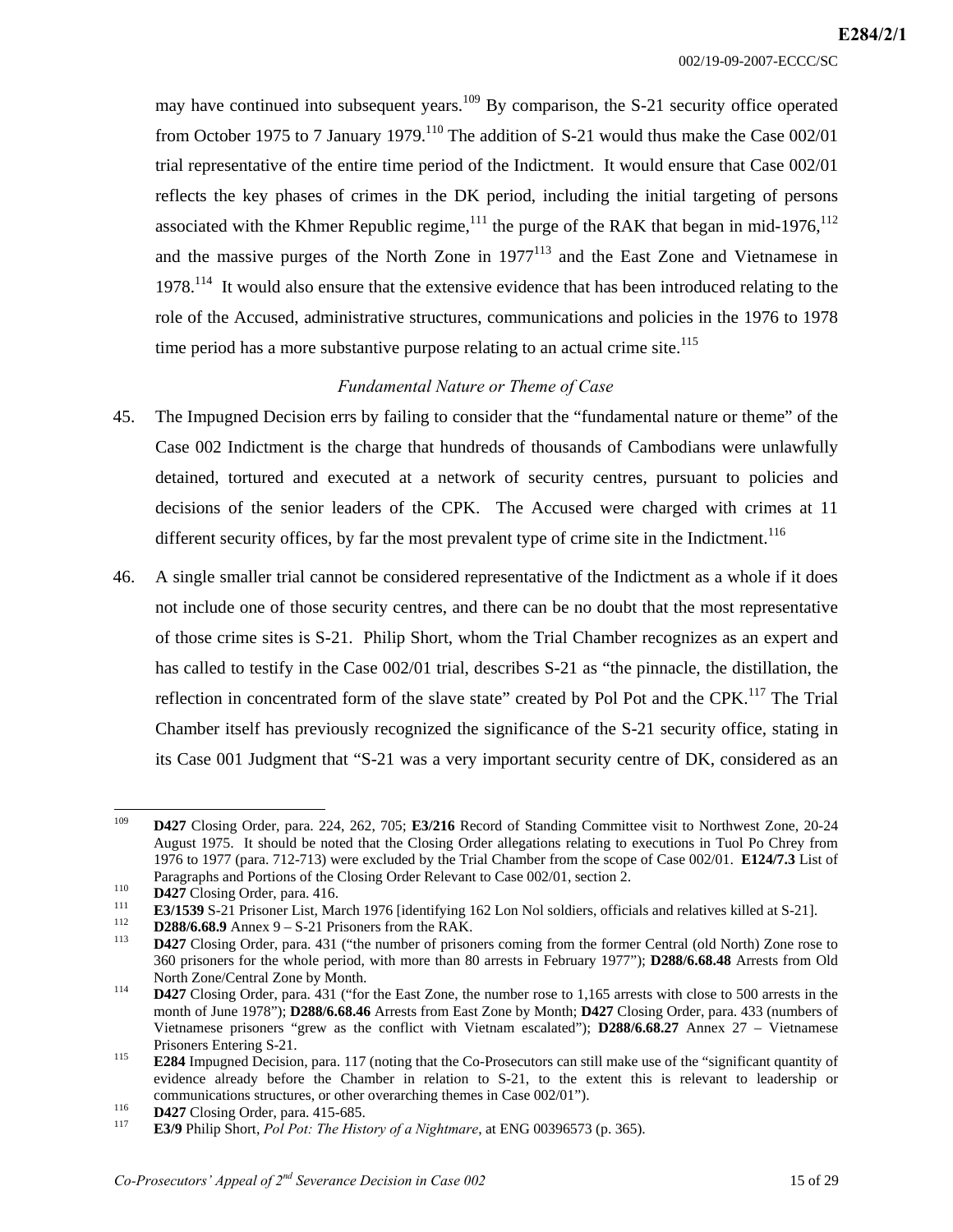organ of the [CPK], reporting to the very highest levels of the CPK leadership, carrying out nation-wide operations and receiving high-level cadres and prominent detainees."<sup>118</sup>

- 47. S-21 is also the crime site most closely connected to the Accused on trial in Case 002. Evidence proving the direct linkage between the Accused and S-21 has already been heard by the Trial Chamber as part of the segments of Case 002/01 relating to the role of the Accused, JCE policies, administrative and military structures, and communications.<sup>119</sup> Such evidence includes the testimony of S-21 chairman Duch, expert David Chandler, and CPK leaders from the Zones and RAK establishing the responsibility of the Party Centre for decisions and policies relating to S-21 and the arrests of enemies,<sup>120</sup> as well as documents from S-21 containing annotations proving the knowledge and participation of Nuon Chea and the other DK leaders.<sup>121</sup> Most significantly, the S-21 office was supervised by Nuon Chea for part of the DK period, and throughout the regime was the only security office in the country that reported directly to the "highest echelons of the Party."<sup>122</sup> Nuon Chea is alleged by the Indictment to have directly ordered the executions of prisoners at  $S-21$ .<sup>123</sup>
- 48. The Trial Chamber erred in failing to give any consideration to the close relationship between the Accused and this crime site – a critical factor that makes it essential S-21 not be severed from the charges for which Nuon Chea and Khieu Samphan will be prosecuted. It would be a gross miscarriage of justice if the one trial against these senior leaders does not include the one security centre that reported directly to them, and it certainly cannot be said under Internal Rule 89*ter* that the "interests of justice" require the severance of this critically important crime site.

#### *Prior S-21 Trial*

49. The Trial Chamber further erred to the extent it placed any reliance on the fact it had already conducted a trial of S-21 prison chief Duch, in determining the charges for which Nuon Chea and Khieu Samphan should be tried in Case  $002/01$ .<sup>124</sup> The focus of the Case 001 trial was the

<sup>118</sup> 

<sup>118</sup>**E188** Case 001 Judgement, 26 July 2010, para. 23. 119 **E284** Impugned Decision, para. 117. 120 **E163/5/1/1.2** Annex I: Representative Sample of Testimonial and Documentary Evidence Adduced in Case 002/01; **E163/5/1/1** Co-Prosecutors' Immediate Appeal of Decision Concerning the Scope of Trial In Case 002/01, 7 November 2012, para. 77-80; **E163/5/1/10** Co-Prosecutors' Reply to Nuon Chea Response to Appeal of Decision

Concerning the Scope of Trial in Case 002/01, 3 December 2012, para. 23.<br><sup>121</sup> *See, e.g.*, **E3/1565** S-21 Confession of Kung Kien, 16 May 1977, at KHM 00017305, ENG 00822048 [annotation "Sent directly to Brother Nuon" identified by Duch as Son Sen's writing, and further note "excerpts sent to Comrade Mok" identified by Duch as Nuon Chea's handwriting]; **E3/1705** S-21 Confession of Ke Kim Huot, 29 April 1978, at KHM 00014150, ENG 00242282 [containing annotation "Khieu Samphan alias Hem"]. 122 **D427** Closing Order, para. 422, 952, 959-961, 972-973, 1062, 1183, 1185; **E188** Case 001 Judgement, 26 July 2010,

para. 23.<br>**D427** Closing Order, para. 970, 972-973.<br><sup>124</sup> **E284** Impugned Decision, para. 112 ("the Trial Chamber also doubts the desirability of including within the scope of Case 002/01 the only crime site to have been conclusively adjudicated by the ECCC to date"); *see also*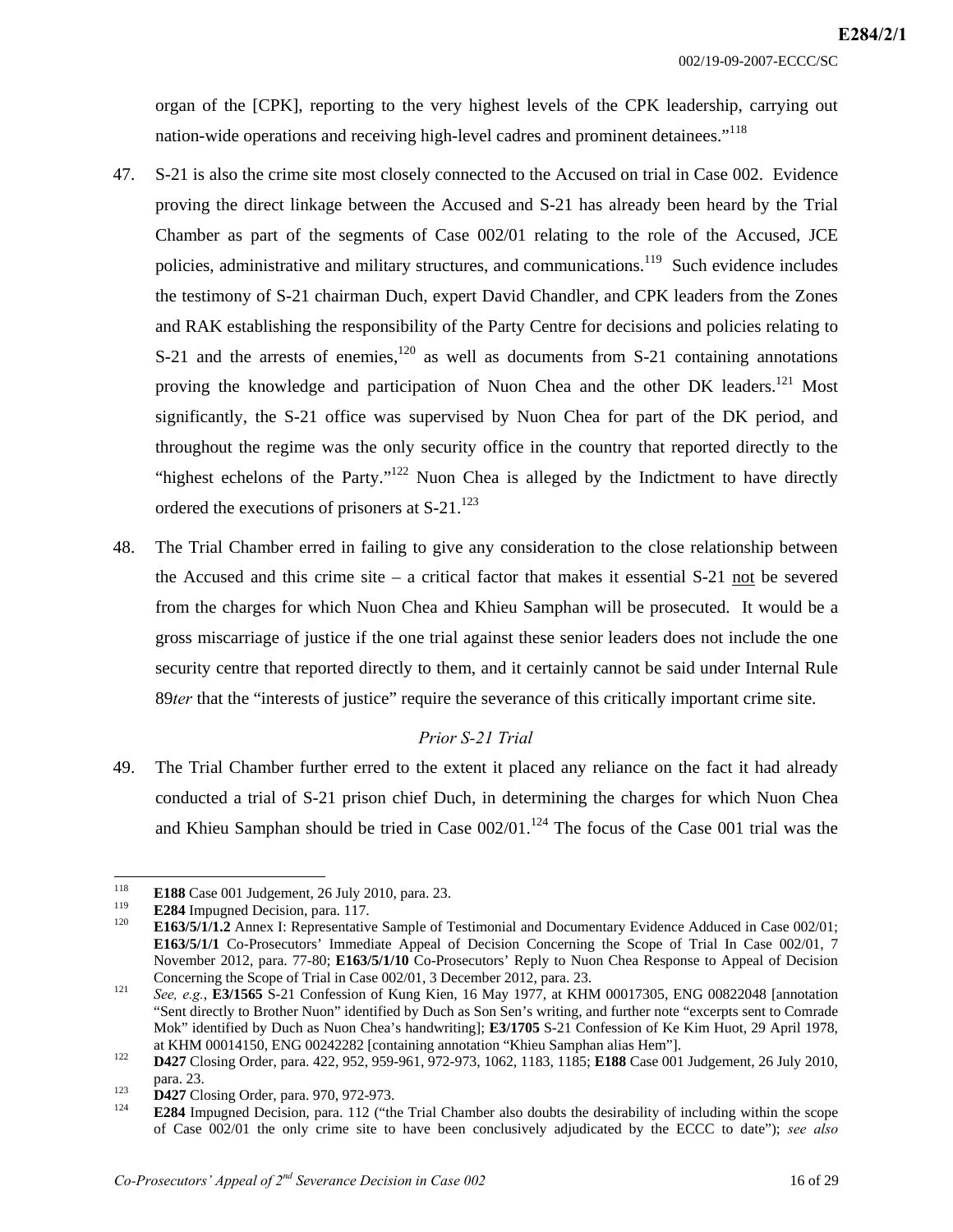responsibility of a prison chief for the crimes committed at a site he operated. The Case 002 charges against Nuon Chea and Khieu Samphan involve a different and far more significant issue – who was responsible for the decisions and policies that resulted in the arrest, torture and execution of over 12,000 people at S-21. As set forth above, S-21 best represents the core crimes for which the Accused were charged in the Case 002 Indictment and is the crime site most closely connected to those senior leaders. The Trial Chamber should have limited its analysis to whether S-21 is representative of the Indictment and whether it would be in the "interests of justice" to sever (and effectively terminate) the charges against these Accused relating to the one security centre that reported directly to them. It was error for the Trial Chamber to give any consideration to other cases against different defendants in making this assessment.

50. The errors of law and fact set forth in sections IV.A and IV.B invalidate the Trial Chamber's decision that the existing scope of Case 002/01 is reasonably representative of the Indictment as a whole, and compel the inclusion of S-21 in order to avoid a miscarriage of justice. The Impugned Decision expressly recognizes that the Supreme Court Chamber has "corrective jurisdiction" pursuant to which it can order the Trial Chamber "to add S-21."<sup>125</sup>

## **C. The Trial Chamber erred in concluding that the addition of S-21 would unreasonably delay the trial**

51. The Impugned Decision concludes that the addition of S-21 would unreasonably delay the Case 002/01 trial and "jeopardize the Chamber's ability to reach any timely verdict in Case 002/01" before the death or incapacity of the remaining Accused.<sup>126</sup> However, as demonstrated below, there was no rational basis upon which to conclude that the short period of additional trial time necessary to include S-21 in Case 002/01 would materially increase the risk that a judgment could not be rendered before the death or incapacity of the Accused. These errors of fact and errors in the exercise of the Trial Chamber's discretion have substantially prejudiced the Co-Prosecutors, by effectively precluding them from prosecuting the Accused for the most serious and important charges of the Case 002 Indictment.

# *i. Conclusion that addition of S-21 would have "uncertain impact on the length of proceedings"*

52. The Trial Chamber erred in finding that the impact on the length of proceedings should S-21 be added to Case 002/01 was "uncertain" and "may risk a substantial or indeterminate prolongation

-

**E163/5/1/13/1** Directions to the Parties in Consequence of the Supreme Court Chamber's Decision, 12 February

<sup>2013,</sup> para. 3(iv).<br> **E284** Impugned Decision, para. 94.<br> **E284** Impugned Decision, para. 137.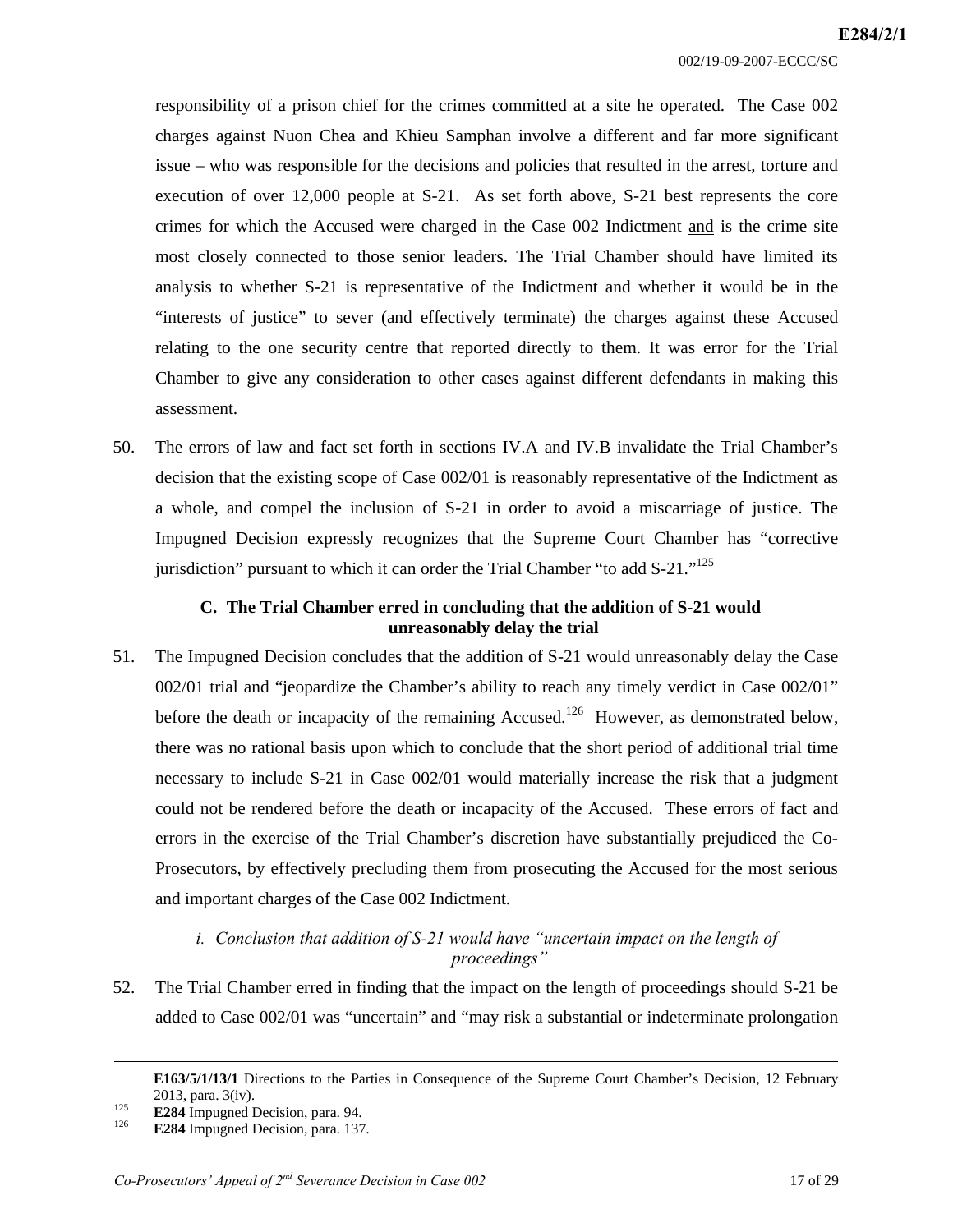of trial proceedings."<sup>127</sup>

- 53. On 27 March 2013, the Co-Prosecutors filed a Proposed Trial Schedule that contained a specific plan for the expeditious completion of trial proceedings, pursuant to which the additional trial time arising from the inclusion of  $S-21$  would be limited to one month.<sup>128</sup> The Co-Prosecutors proposed a maximum of 15 days of witness testimony, including 11 days for the five S-21 witnesses previously requested by both the Co-Prosecutors and the Nuon Chea Defence and a "discretionary period of four days for any further witnesses proposed by the Defence or Civil Parties and deemed necessary by the Trial Chamber."<sup>129</sup>
- 54. The determination of the number of S-21 witnesses who would testify, and the length of their testimony, are matters within the control of the Trial Chamber. As such, it was error for the Trial Chamber to abdicate its responsibility and authority to establish an expeditious schedule for the hearing of S-21 witnesses, and to conclude that the impact on the length of proceedings was "uncertain" or doubtful.<sup>130</sup> The Trial Chamber limited the Tuol Po Chrey crime site to two witnesses whose testimony would be heard in a total of 2.5 days,  $^{131}$  and there is no reason it could not establish a definitive and expeditious schedule for the hearing of S-21 witnesses.
- 55. The Trial Chamber could not reasonably conclude that substantial numbers of witnesses would be necessary due to the addition of S-21 as a crime site. The Impugned Decision recognizes that there is a "significant quantity of evidence already before the Chamber in relation to  $S-21$ ."<sup>132</sup> Moreover, the Trial Chamber previously concluded that few (if any) additional witnesses would be required were S-21 included in Case 002/01: "The Trial Chamber is mindful to grant this proposed extension but in view of KAING Guek Eav's testimony to date (in addition to the totality of crime base evidence already before the Chamber in relation to these topics and admissible in consequence of Decision E96/7), the Chamber is unconvinced of the need to hear further witnesses or Civil Parties to address crimes committed at S-21 and Choeung Ek. All additional witnesses proposed by the Co-Prosecutors in this regard were functionaries at S-21 subordinate to KAING Guek Eav and therefore unlikely to be able to address the responsibility

<sup>127</sup> 

E284 Impugned Decision, section 4.3.3 & para. 138.<br>
128 **E273** Co-Prosecutors' Proposed Trial Schedule, 27 March 2013, para. 9-10; **E273.1** Annex A: OCP Proposed Trial Schedule for Final Phase of Case File 002.

E273 Co-Prosecutors' Proposed Trial Schedule, 27 March 2013, para. 9.<br> **E284** Impugned Decision, para. 139.<br> **E218.1** Annex to Trial Chamber Memorandum titled "Co-Prosecutors' proposed extension of scope of trial in Case 002/1 (E163)," 3 August 2012, para. 10; **E163/5** Notification of Decision on Co-Prosecutors' Request to Include Additional Crime Sites within the Scope of Trial in Case 002/01, 8 October 2012, para. 3; **E1/186.1** Trial Transcript, 30 April 2013; **E1/187.1** Trial Transcript, 2 May 2013; **E1/188.1** Trial Transcript, 3 May 2013. 132 **E284** Impugned Decision, para. 117.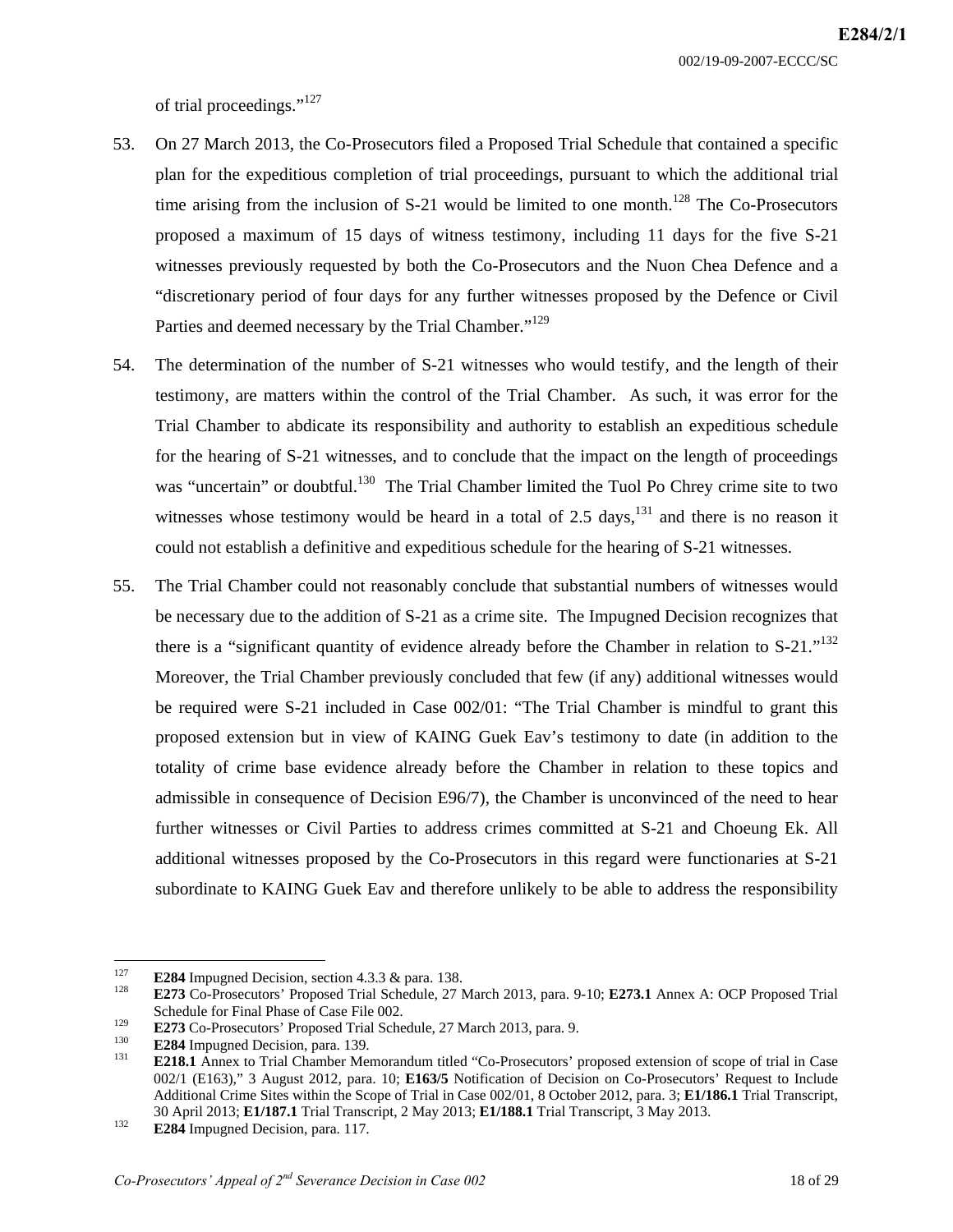002/19-09-2007-ECCC/SC

of the Accused in Case 002/01."133

- 56. The Trial Chamber's conclusion that Duch was the only essential witness were S-21 to be added was based in part on its decision allowing the use of witness statements, without the appearance of the witness at trial, if such statements do not relate to the acts or conduct of the Accused.<sup>134</sup> The consequence of that ruling is that fewer live witnesses would be required in an S-21 trial against the current Accused than were needed in the Case 001 trial against Duch, where many former prison cadres and detainees had testimony directly relating to the acts and conduct of Duch. Because almost all the witnesses with knowledge of acts and conduct of the Accused relating to S-21 have already testified in the Case 002/01 trial, the hearing of evidence relating to that crime site can be completed with minimal additional witnesses. The Impugned Decision fails whatsoever to address or provide any explanation of the prior conclusion of the Trial Chamber that S-21 could be added to the scope of Case 002/01 without the need for substantial numbers of additional witnesses, and is patently unreasonable on that basis alone.
- 57. It should also be noted that during the August 2012 Trial Management Meetings, all parties were required to advise the Trial Chamber whether they requested any additional witnesses were S-21 to be added to Case 002/01. In response, the Khieu Samphan Defence, Ieng Sary Defence and Civil Parties made no witness requests relating to S-21.<sup>135</sup> Only the Nuon Chea Defence proposed S-21 witnesses beyond the five requested by the Co-Prosecutors. As set forth in the prior appeal of the Co-Prosecutors, the necessity of these witnesses was never justified by the Nuon Chea Defence, and the witnesses proposed were either highly repetitive or irrelevant to the central issues in the S-21 charges against these Accused.<sup>136</sup> The Trial Chamber was able to review the over 500 trial witnesses requested by the Nuon Chea Defence, $137$  and select from them 20 witnesses whose testimony was necessary on Phase 1 (structural) or forced movement issues.<sup>138</sup> Pursuant to Internal Rule 87(3), it would be obligated to do the same with respect to the 27 additional S-21 witnesses proposed by the Nuon Chea Defence.

 $133$ 133 **E218.1** Annex to Trial Chamber Memorandum titled "Co-Prosecutors' proposed extension of scope of trial in Case 002/1 (E163)," 3 August 2012, para. 11. 134 **E96/7** Decision on Co-Prosecutors' Rule 92 Submission Regarding the Admission of Witness Statements and Other

Documents Before the Trial Chamber, 20 June 2012, para. 21-22.<br>135 **E236** Individuals Sought by the Parties to be Heard at Trial (as communicated during or immediately after the Trial

Management Meeting to the Trial Chamber Senior Legal Officer), para. 7.<br>**E163/5/1/1** Co-Prosecutors' Immediate Appeal of Decision Concerning the Scope of Trial in Case 002/01, 7

November 2012, para. 61-65.<br>**E9/4/4.4** Annex A: Proposed Witness List – NUON Chea Defence Team, 22 February 2011 [proposing 527

witnesses to be called by Trial Chamber]; **E9/4/4.2** Annex B: Proposed List of Experts – NUON Chea Defence

Team, 22 February 2011 [proposing 13 expert witnesses to be called by Trial Chamber].<br>**138 E131/1.1** Confidential Annex A: Partial List of Witnesses, Experts and Civil Parties for First Trial in Case 002 [65 witnesses, civil parties and experts selected by Trial Chamber, of whom 17 were proposed by Nuon Chea Defence]; **E236/1** Preliminary Indication of Individuals to be Heard During Population Movement Trial Segments in Case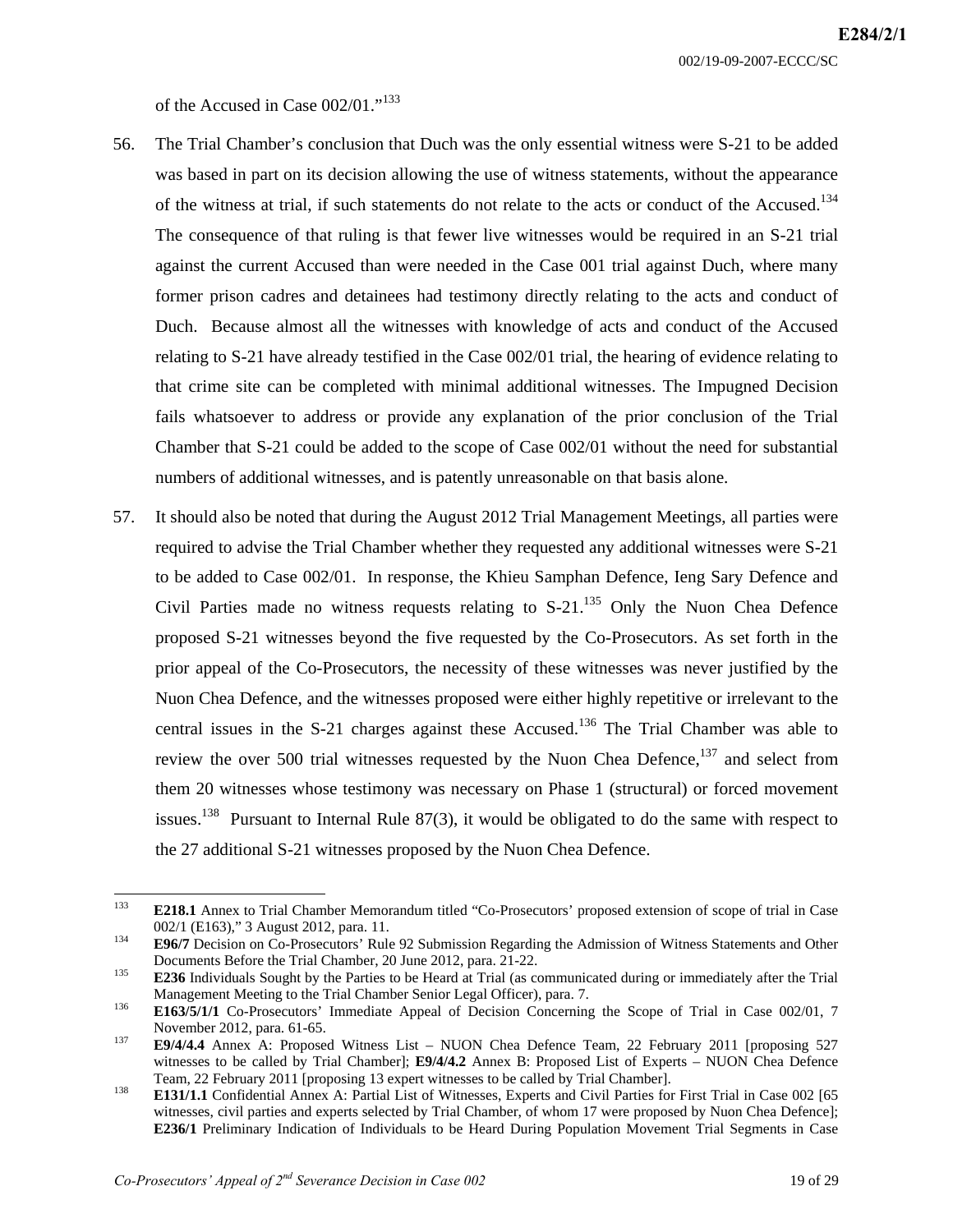- 58. The Trial Chamber further erred to the extent it relied on the need to address the admission of an additional 200 to 250 S-21 documents as a basis for refusing to add that crime site.<sup>139</sup> The Trial Chamber has already admitted approximately 600 S-21 prisoner lists and confessions, after the Defence was given the opportunity to make objections to such documents and hearings were held at which the parties argued the admissibility and relevance of such documents.<sup>140</sup> The additional remaining S-21 documents are the exact same types of documents that have already been considered and admitted by the Trial Chamber.<sup>141</sup>
- 59. The Impugned Decision also errs in stating that the Co-Prosecutors proposed four days of document hearings for S-21, in addition to the 15 days of witness testimony.<sup>142</sup> The four day period in the OCP Proposed Trial Schedule was for all remaining document issues in Case 002/01, the most substantial of which are unrelated to S-21 and concern the admission of witness statements and Defence objections to documents not translated in all three languages of the ECCC.<sup>143</sup> The failure of the Trial Chamber to understand the schedule proposed by the Co-Prosecutors may be due to the fact that, after admonishing the Co-Prosecutors for filing the plan, it refused to hear from the parties on the scheduling issues raised by that proposal.<sup>144</sup>

## *ii. Reliance on Speculative Medical Evidence*

- 60. The Trial Chamber also erred to the extent it relied upon the statement of Professor John Campbell that "it would be unsurprising if the Accused [Nuon Chea] were no longer alive in six months"<sup>145</sup> as support for the conclusion that the addition of S-21 would jeopardize its ability to reach a verdict before the death or incapacity of the Accused.
- 61. Decisions of this importance must be based on reason and facts, rather than speculation or fear that an Accused may die within the next six months. When cross-examined by the Co-Prosecutors about his six-month statement, Professor Campbell warned not to take the six months "too literally," clarified that he was "not giving him a six-month prognosis," could not

 <sup>002/01, 2</sup> October 2012, para. 1 [priority witnesses selected by Trial Chamber to testify on forced movements, 3 of whom were proposed by Nuon Chea Defence].<br>
1<sup>39</sup> **E284** Impugned Decision, para. 138, 144.<br>
140 **E185/1** Decision on Objections to Documents Proposed to Be Put Before the Chamber in Co-Prosecutors' Annexes

A6-A11 and A14-A20 and by the Other Parties, 3 December 2012; **E185/1.3** Annex C – Documents Proposed by the Co-Prosecutors.<br>
141 The Co-Prosecutors' Rule 80(3)(d) Trial Document Lists included a total of 337 S-21 prisoner lists and 464 S-21

confessions, approximately 600 of which the Trial Chamber has already admitted. **E109/4.9** Annex 9 – S-21

E284 Impugned Decision, para. 139.<br>
E273 Co-Prosecutors' Proposed Trial Schedule, 27 March 2013, para. 11.<br> **Annex 3**, E-mail from Senior Legal Officer to Parties, 28 March 2013 (stating that Co-Prosecutors' filing was "premature and unsolicited" and directing other parties not to respond); **E1/176.1** Trial Transcript, 29 March 2013,

p. 7. 145 **E284** Impugned Decision, para. 128.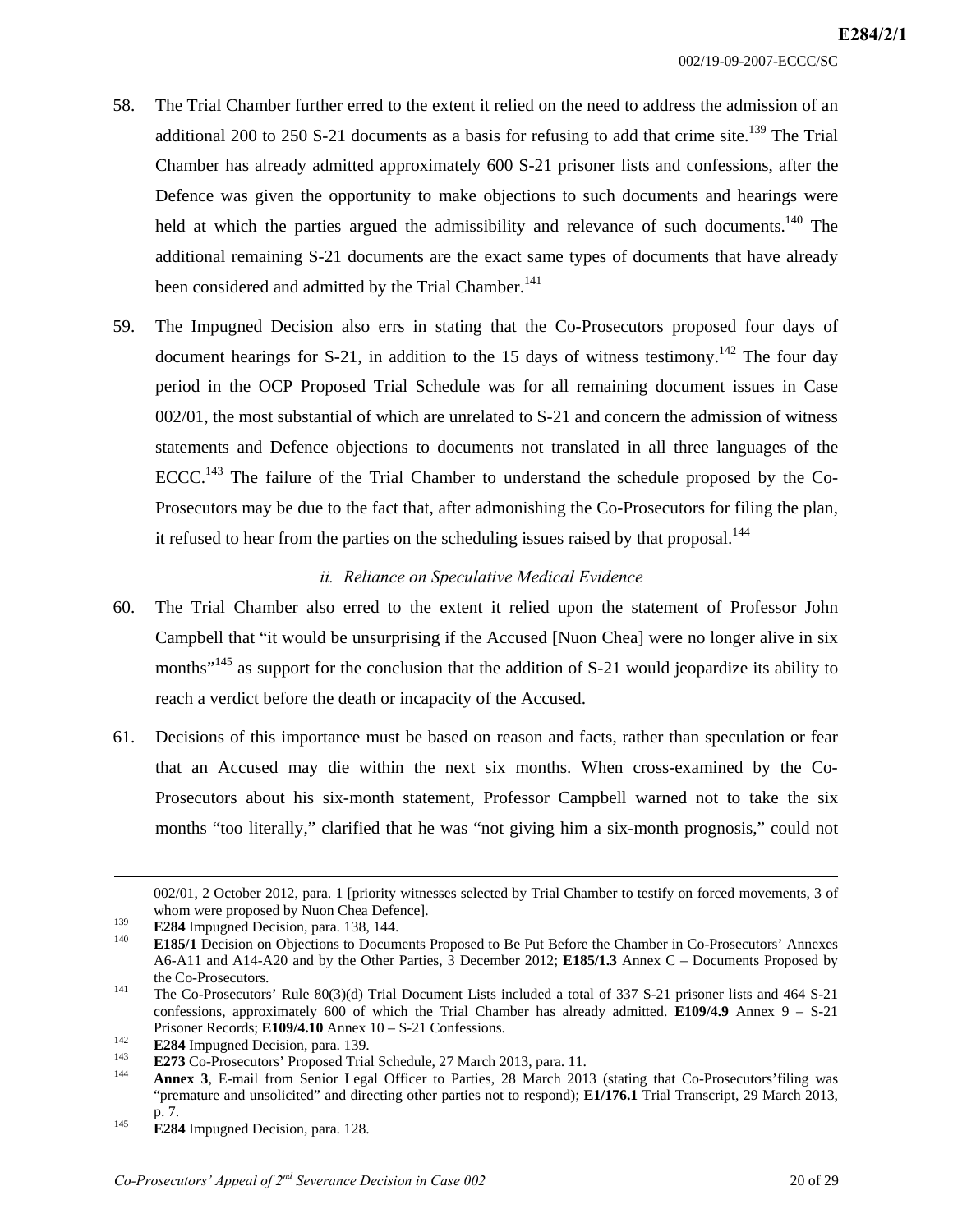say "how long he will continue to survive" and would also not be surprised if Nuon Chea was alive in six months.146 Professor Campbell's admissions made clear that the six-month period referenced in his initial statement was meaningless, speculative and arbitrary, and that there was no objective basis to conclude that Nuon Chea's life expectancy was only six months. In these circumstances, it was error for the Trial Chamber to rely upon a statement that the expert was unwilling to defend or support, and hastily withdrew upon cross-examination.

- 62. The objective facts, as found in the medical reports of various experts who have examined Nuon Chea (including Professor Campbell), is that his cardiovascular disease has been stable since he first entered custody of the ECCC in 2007, $147$  and that he has no immediate life-threatening disease or medical condition upon which a short-term prognosis of six months could be based.<sup>148</sup> The written report prepared by Professor Campbell days before his testimony<sup>149</sup> contained no prognosis at all, let alone one that Nuon Chea may have only six months to live.
- 63. Written prognoses were provided by Dr. Antoine Lafont, the Director of Interventional Cardiology at the Georges Pompidou hospital in Paris, who examined Nuon Chea every six months between 2007 and 2010. Dr. Lafont's October 2007 prognosis states: "It is difficult to foretell the future, but in light of this thorough check-up, this patient enjoys at present a real stability of pathologies from which he suffers. The hypertension is treated, the coronary illness is remarkably stable since 12 years … and the after-effects of the cerebral vascular accident are ancient."<sup>150</sup> His prognosis in June 2009 reads: "As already well explained, it is difficult to predict the future, but in light of the various medical examinations carried out in the past 18 months, the patient's disorders are not only stable, but the last medical examination revealed an improvement in his general health condition."<sup>151</sup> Dr. Lafont made similar conclusions about the stability of Nuon Chea's conditions in his December 2009 and July 2010 reports.<sup>152</sup>
- 64. The Trial Chamber further erred on this issue by refusing to hear the objective, scientific data on

 $146$ 

<sup>146</sup>**E1/175.1** Trial Transcript, 25 March 2013, pp. 75-76, 79-80. 147 **E62/3/4** Geriatric Expert Report – Mr. Nuon Chea, 13 June 2011, para. 12 ("well controlled hypertension, stable ischaemic heart disease and currently free from symptoms"); **E62/3/13** Follow Up Geriatric Report Concerning Mr. Nuon Chea, 20 August 2011, para. 7-9; **E256/4** Expert Medical Report – Mr. Nuon Chea, 20 March 2013, para. 9 ("his cardiovascular disease is stable. … There were no apparent changes in Nuon Chea's cardiovascular state from when Prof. Campbell last examined him in 2011"); **E284** Impugned Decision, para. 127; **E1/175.1** 25 Mar 2013

Trial Transcript, p. 65 ("very satisfactory blood pressure for a person of his age") & pp. 70-73.<br>**E1/175.1** Trial Transcript, 25 March 2013, p. 66 ("no significant sign of progression in his underlying heart, lung or cerebrovascular problems" and kidney function that has "remained reasonably stable"); **E256/4** Expert Medical Report – Mr. Nuon Chea, 20 March 2013, para. 8-15.<br> **E256/4** Expert Medical Report – Mr. Nuon Chea, 20 March 2013.<br> **D24/VII** Medical Expertise Report for Mr. Nuon Chea, 20 October 2007, section 3.<br> **B27/I** Medical Report

Chea, 18 July 2010.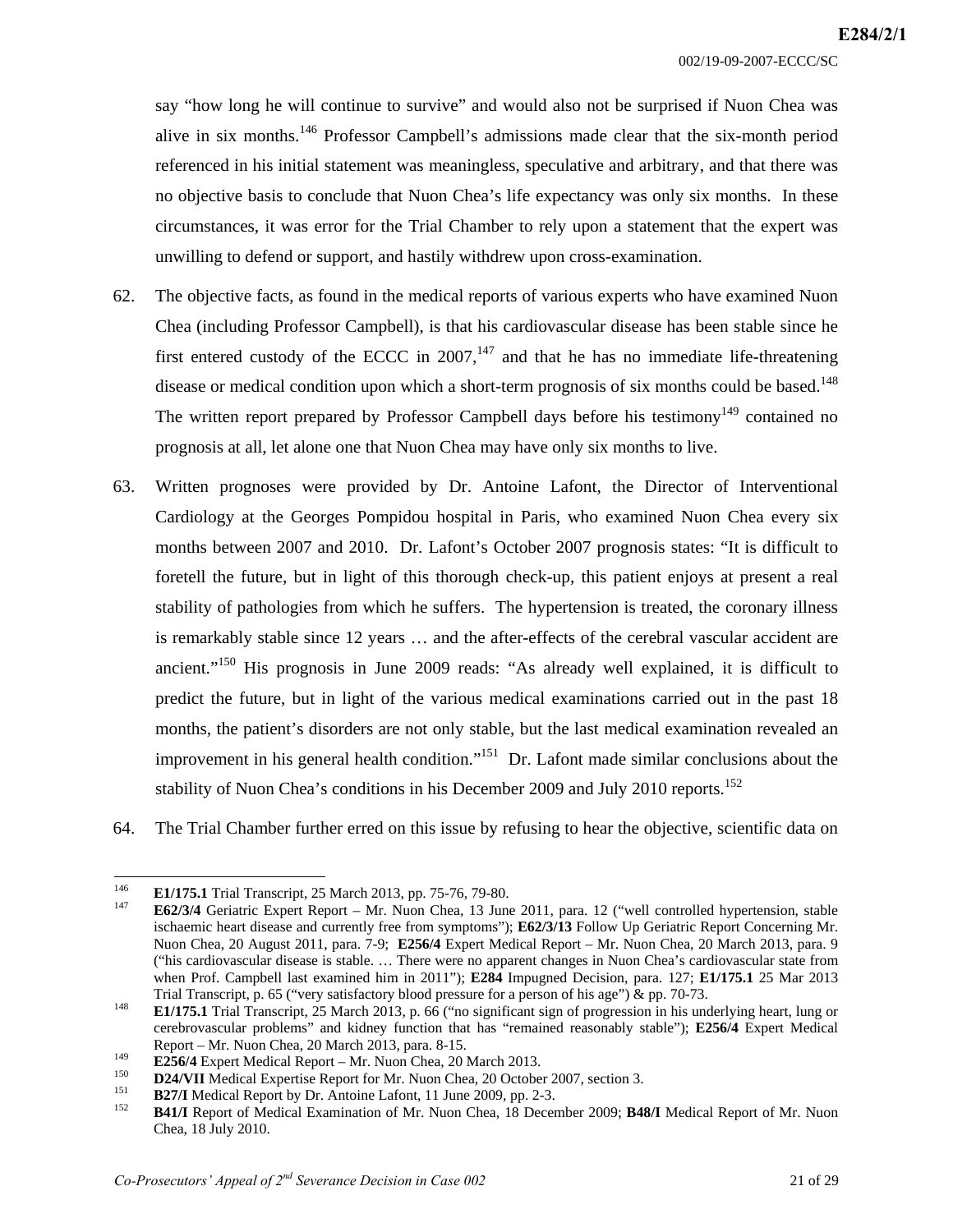life expectancy that was offered by the Co-Prosecutors during the testimony of Professor Campbell.<sup>153</sup> (Copies of the two documents that were offered by the Co-Prosecutors are submitted herewith as **Annexes 4** and **5**.) In contrast to the speculative statement of Professor Campbell that was cited and relied on by the Trial Chamber, the actual percentage of 86-year old men who die within one year is relatively low (only 12 to 16%) and the average life expectancy of males of this age ranges from 3 to 5 years.<sup>154</sup>

- 65. Data on life expectancy, of course, is not a guarantee as to how long a particular individual will survive. But in terms of assessing the level of risk created by an extension to the trial of one to two months, the objective evidence clearly demonstrates that a relatively short extension would not materially increase the risk of an Accused dying before judgment. By contrast, while the chances of surviving one year are relatively high, the probability that an 86-year old would survive through a second lengthy trial that could not begin until  $2015^{155}$  is relatively low.
- 66. The Co-Prosecutors also submit that a number of comparisons suggested in the Impugned Decision are erroneous. For example, the Trial Chamber's suggestion that the present situation is comparable to the *Milošević* case is grossly inaccurate,<sup>156</sup> as the Co-Prosecutors here only seek to extend the trial by one month (not 2 years), and this case involves only a single indictment (in contrast to the three separate indictments against *Milošević* that the prosecutors requested be tried together). The reference in the Impugned Decision to the death of Ieng Sary is also inappropriate.<sup>157</sup> Ieng Sary died from "irreversible cardiogenic shock due to long-standing ischaemic cardiopathy,"158 a heart condition that had progressively worsened over the course of his detention at the ECCC.<sup>159</sup> By contrast, as set forth in detail above, Nuon Chea's heart condition has been stable since 2007, and he shows no signs of heart failure.<sup>160</sup>

<sup>153</sup> 

**E1/175.1** Trial Transcript, 25 March 2013, pp. 77-79.<br> **Annex 4**, New Zealand Life Tables: 2005-07, p. 71 [life expectancy of 86-year old Maori male is 4.26 years, and probability of death within one year is 16.3%]; **Annex 5**, National Vital Statistics Reports: United States Life Tables 2008, p. 25 [life expectancy of 86-year old African-American male is 5.5 years, and probability of death within one year is 12.3%], p. 13 [life expectancy of 86-year old US male is 5.3 years, and probability of death within one year is 11.5%]. The preceeding figures are from population bases whose life expectancy at birth ranges from 70 to 75 years. Using data from the early 1950's in New Zealand, when the life expectancy at birth of a Maori male was only 54 years, the average life expectancy of a 85-year old Maori was still 3.4 years. **Annex 4**, New Zealand Life

Tables: 2005-07, p. 14.<br> **E284** Impugned Decision, p. 71 (fn. 270).<br> **E284** Impugned Decision, para. 136.<br> **E284** Impugned Decision, para. 129.<br> **E284** Impugned Decision, para. 129.<br> **E284** Impugned Decision, para. 129, fn (NYHA) standards from Stage II (mild) heart failure in 2007, to Stage III (moderate) heart failure in 2011 or 2012, to Stage IV (severe) in 2013: **A100/I** Calmette Medical Report, 20 December 2007, p. 1 (Dyspnea NYHA II); **A134/I** Calmette Medical Report, 28 January 2008 (Dyspnea NYHA II); **E11/68.1** Medical Report from Khmer-Soviet Hospital, 17 April 2012 (noting that Ieng Sary's dyspnea had worsened from NYHA II in 2009 to NYHA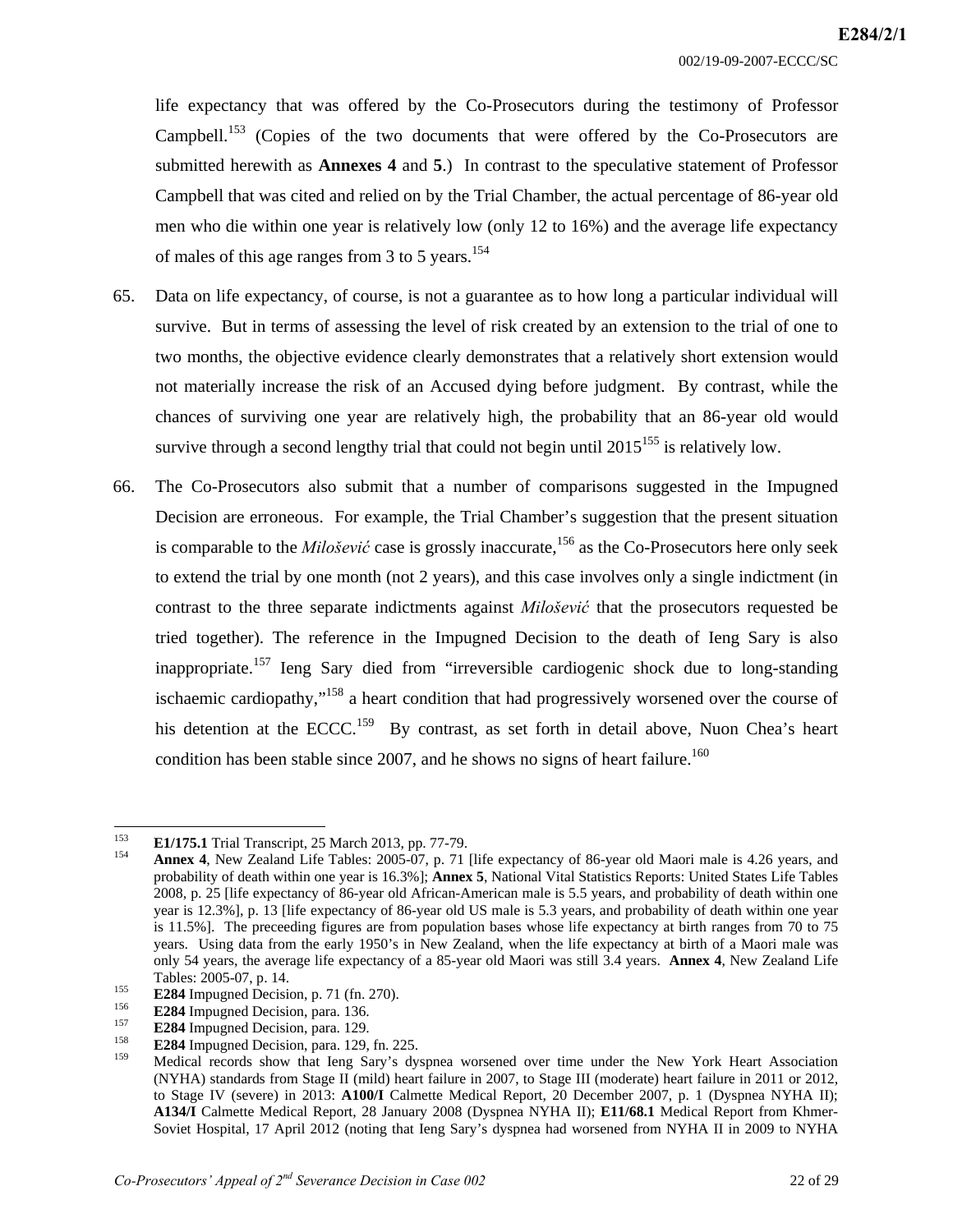#### *iii. Failure of the Trial Chamber to Expedite Proceedings*

- 67. It was also an error and abuse of discretion to base the exclusion of S-21 on the purported time or delay associated with the trial of that crime site, when the Trial Chamber is failing to make use of all available trial days, as was directed by this Chamber.<sup>161</sup> The Trial Chamber has only rarely sat on Fridays, even where such sittings would have made up for lost days due to holidays, recesses or delays. It cancelled the hearing of a number of witnesses following the Severance Appeal Decision,  $162$  and did not resume trial proceedings until 10 days after the oral announcement of its renewed severance, even though the interpreter strike had been resolved and the Accused were fit and available to participate.<sup>163</sup> The eleven court days requested by the Co-Prosecutors to hear the five core S-21 witnesses could have been scheduled within the existing time period planned for the Case 002/01 trial, were the Trial Chamber to have made a reasonable effort to increase the number of days for hearing witnesses.<sup>164</sup>
- 68. The conclusion of the Trial Chamber that the scheduling of 15 days of witness testimony would require on average 2.5 months (*i.e.*, 75 calendar days)<sup>165</sup> or "between two and four months"<sup>166</sup> is entirely erroneous. In reality, there is no reason to believe that 15 days of testimony would require more than one month to complete, were the Trial Chamber to proceed expeditiously. If the relief requested by this Appeal is granted, the hearing of witnesses associated with S-21 could take place in August or September 2013. August 2013 has 22 available court days. September 2013 has 20 available court days. The Trial Chamber would thus only need to make use of 75% of the available court days in order to complete that 15 days of testimony in either of those months.
- 69. The health of Nuon Chea and Khieu Samphan is unlikely to delay the hearing of such testimony. Most of the trial delays that have occurred to date due to the health of the Accused were attributable to Ieng Sary.167 Between November 2011 and May 2013, Nuon Chea and Khieu

Stage III); **E11/117/I** Medical Report from Khmer-Soviet Hospital, 11 March 2013 (noting that Ieng Sary's dyspnea had progressed from NYHA III in 2011 to NYHA IV).<br><sup>160</sup> *See, e.g.,* **E256/4** Expert Medical Report – Mr. Nuon Chea, 20 March 2013, para. 9; **B48/I** Medical Report of Mr.

Nuon Chea from Dr. Lafont, 18 July 2010, p. 1 ("no dyspnea").<br>161 **E163/5/1/13** Severance Appeal Decision, para. 51 ("it is imperative that the ECCC utilize every available day to

ensure a final determination of the remaining charges as expeditiously as possible").<br><sup>162</sup> **E264/1** Scheduling of Experts Philip Short and Elizabeth Becker and Postponement of Fact Witnesses until

Decision on Severance, 26 February 2013, para. 3, 5.<br>**E1/176.1** Trial Transcript, 29 March 2013, pp. 6-8.<br>A number of adjustments to the trial schedule designed to save or increase available court days were proposed by

the Co-Prosecutors, but have not been taken up by the Trial Chamber. **E273** Co-Prosecutors' Proposed Trial Schedule, 27 March 2013, para. 2 (fn. 3), para. 3, 11.

E284 Impugned Decision, para. 140 (fn. 239).<br> **E284** Impugned Decision, para. 140 (fn. 239).<br> **E284** Impugned Decision, para. 141.<br>
The health of Ieng Sary was the reason for the disruptions in the trial schedule during th (**E1/74.1** Trial Transcript, 21 May 2012) and the period from 12 to 27 September 2012 (see **E1/125.1** Trial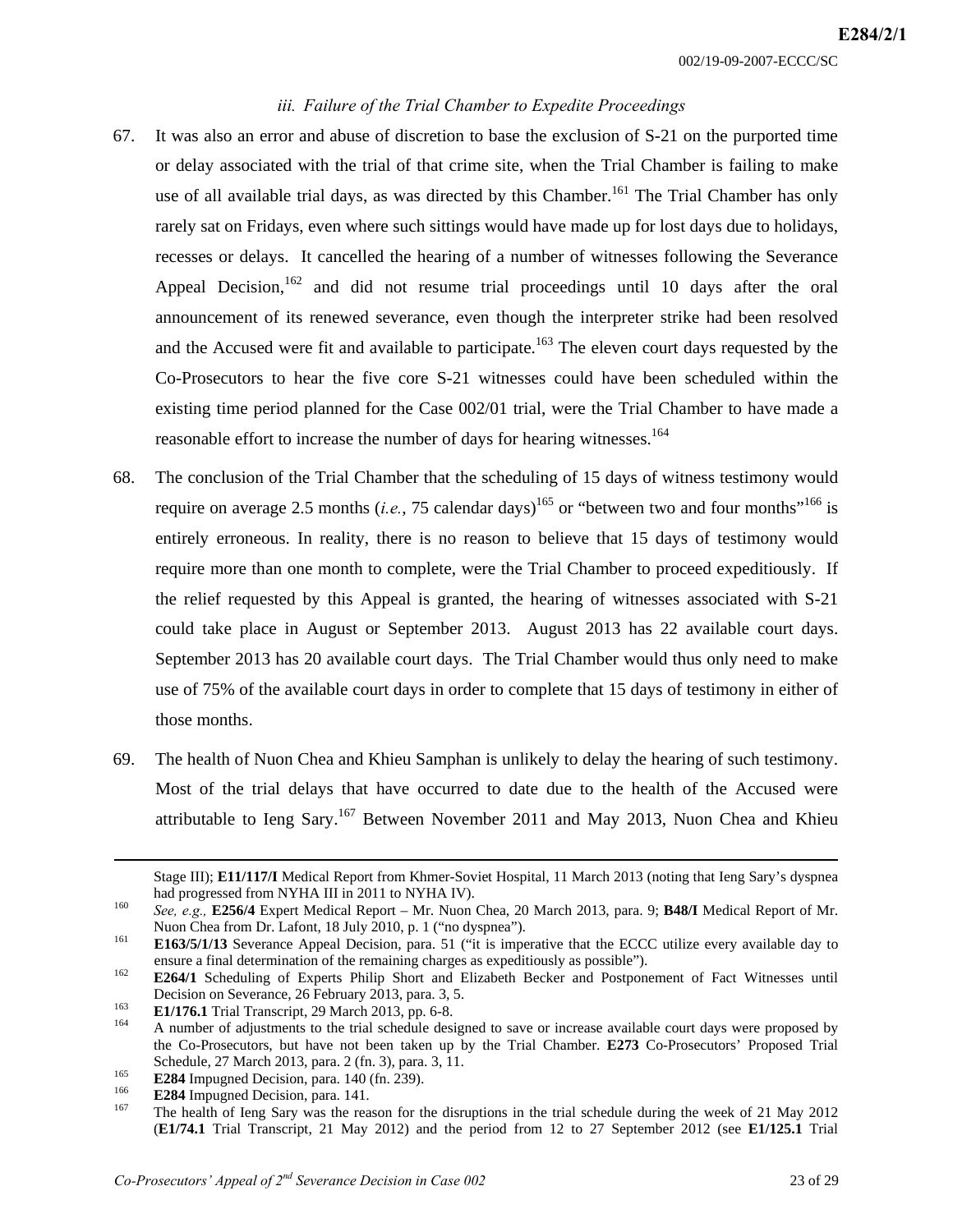Samphan have each had only one noteworthy occasion on which the trial was delayed on account of their health.<sup>168</sup> Since the Case  $002/01$  trial resumed on 8 April 2013 (after a lengthy delay attributable to a variety of factors, including the illness and eventual death of Ieng Sary, a strike by ECCC interpreters and cancellation of proceedings by the Trial Chamber following the Severance Appeal Decision), there have been no lost days attributable to the health of either Accused and the court has conducted 16 days of witness testimony. There is thus no reason to expect or assume that the Trial Chamber could not proceed expeditiously with the hearing of S-21 witnesses and complete such testimony in four weeks time.

- 70. In practice, the most significant impediment to the completion of 15 days of hearings each month has been the four-day trial schedule (reduced to three days per week for a period of time) and the frequent judicial recesses scheduled by the Trial Chamber. For example, the Impugned Decision states that "the scheduling of 15 days of witness testimony would have required virtually the entirety of December 2011 through February 2012 (approximately 3 months),<sup> $169$ </sup> but fails to mention that the Trial Chamber (a) took two lengthy judicial recesses during that period - one from 19 December 2011 to 9 January 2012, and another from 17 February to 11 March  $2012$ ,  $170$  and (b) chose during that period to use at least 9 of the 28 available court days for various document hearings.<sup>171</sup> In order to give this Chamber a complete picture of the course of trial proceedings to date, the Co-Prosecutors submit with this filing **Annex 6**, a chart that shows the number of days of court hearings held each month (witness testimony, admission of documents or other substantive trial proceedings) and the reason if less than 15 days was completed (e.g., scheduling of judicial recesses, illness of the Accused).
- 71. Even based on the misleading "average of 7.3 courtroom days per month" cited in the Impugned Decision, $1^{172}$  which would amount to less than two days of testimony each week, the hearing of the S-21 witnesses would be completed in only two months. As demonstrated in **Annex 6**, the principal reason for that low average is not the health of the Accused or factors beyond the control of the Trial Chamber, but rather matters within its control, such as the scheduling of judicial recesses and the number of days it sits each week.

Transcript, 21 September 2012), and one of the causes for the cancellation of hearings the first two weeks of March 2013 (**E1/174.1** Trial Transcript, 4 March 2013). 168 **E284** Impugned Decision, para. 131 [noting that Nuon Chea was hospitalized with bronchitis for most of the period

from 13 January to 19 February 2013, and that Khieu Samphan was also hospitalized during this same period from 16 to 25 January 2013].<br> **E284** Impugned Decision, para. 140.<br> **E1/23.1** Trial Transcript, 15 December 2011, p. 102; **E165** Judicial Recesses During 2012, 6 February 2012.<br> *See, e.g.*, **E1/27.1** Trial Transcript, 16 Janua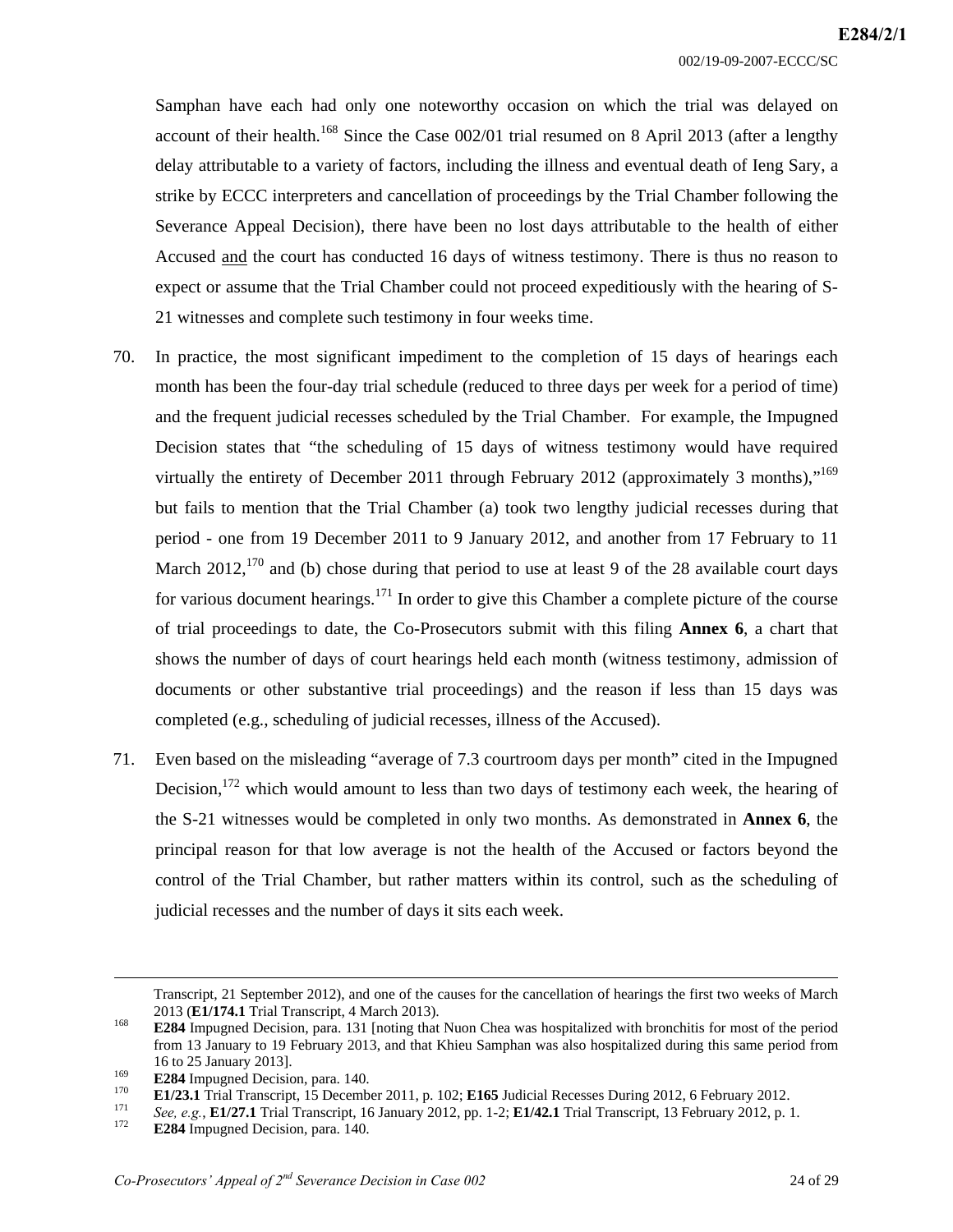72. The additional month of trial time required for S-21 cannot be considered a material delay in a trial that has already lasted a year and a half, where it is projected that the Trial Chamber may take as much as 8 months time to issue a judgment.<sup>173</sup> The Trial Chamber was required to evaluate the length of the extension associated with S-21 in view of the overall length of the Case 002/01 trial, and it erred in concluding that the addition of S-21 would "jeopardize the Chamber's ability to reach any timely verdict in Case 002/01."

### *iv. Trial Management Considerations*

- 73. The Trial Chamber also erred by relying on "considerations of efficiency and effective trial management" to exclude S-21. The assertion in the Impugned Decision that the trial should conclude "on the basis of the parameters that have been known and understood by all parties from the outset"<sup>174</sup> overlooks that the parties proceeded for most of the first year of the trial without a definitive ruling on its scope and with the understanding that the Trial Chamber "may at any time decide to include in the first trial additional portions of the Closing Order in Case  $002.^{175}$  The Trial Chamber's initial instructions to the parties at the time of opening statements were that, notwithstanding the September 2011 Severance Order, "the Accused must confront all allegations contained in the Indictment in Case  $002.^{176}$  The parties prepared for trial on the entire scope of Case 002 for over one year from September 2010 (the time of issuance of the Closing Order) to September 2011 (the time of the original severance order). Accordingly, the parties have already proposed trial witnesses on all Case 002 subject matters<sup>177</sup> and identified their trial exhibits for the entire scope of Case  $002$ .<sup>178</sup>
- 74. The Trial Chamber refers to the "reluctance" of ICTY Trial Chambers to "expand the scope of trial where an Accused's defence has proceeded on the basis that evidence would not be presented in relation to certain incidents."<sup>179</sup> However, as noted above, the Accused here have been on notice both that additional crimes could be added to Case 002/01 and that the evidence at this trial may be used as the foundation for future trials. Substantial evidence regarding S-21 has thus been presented throughout the Case 002/01 trial (including 12 days of testimony by S-21 chairman Duch), as acknowledged by the Trial Chamber in the Impugned Decision.<sup>180</sup> This

<sup>173</sup> 

E284 Impugned Decision, p. 71 (fn. 270).<br>
E284 Impugned Decision, para. 144.<br>
E124 Severance Order Pursuant to Internal Rule 89*ter*, 22 September 2011, para. 6.<br>
E131 Scheduling Order for Opening Statements and Hearing o

and 5, 28 January 2011; **E9/4.1** Annex 1: Proposed Order of Witness Appearance at Trial; **E9/4/6** Proposed List of

<sup>178</sup> E9/31 Co-Prosecutors' Rule 80(3) Trial Document List, 19 April 2011; E9/29 List of Documents, 19 April 2011; **E9/29.2** Annex: Document and Exhibit Lists – Khieu Samphan.<br> **E284** Impugned Decision, para. 143.<br> **E284** Impugned Decision, para. 117.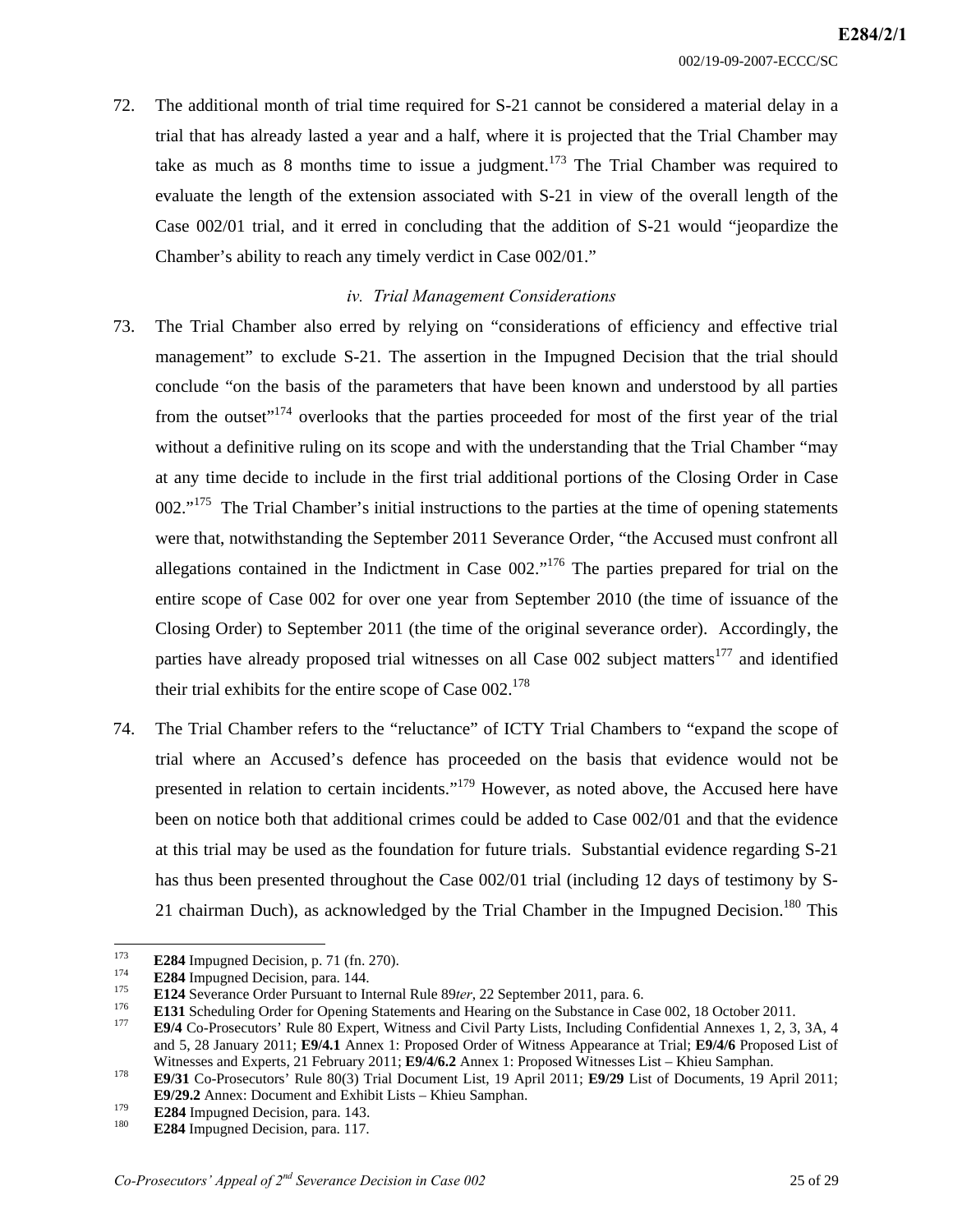case is thus readily distinguishable from the ICTY precedent cited by the Trial Chamber,<sup>181</sup> and there can be no concern here that the Accused did not have sufficient notice regarding the S-21 crime site.

75. While the Trial Chamber states that it is near "final determinations" on the logistics of how the Case  $002/01$  trial will be concluded,  $182$  it is now three months after this Chamber's severance decision and the parties still have not received any schedule or plan informing them of when the Trial Chamber plans to complete witness testimony, the identity of the remaining witnesses who will testify, and when closing arguments will be scheduled and final written submissions due. In circumstances where the Trial Chamber is managing and planning the trial on a week-to-week basis, it cannot assert that logistical problems associated with the late addition of S-21 justify its exclusion from the trial. Moreover, contrary to the Impugned Decision,  $^{183}$  none of the Defence or other parties have argued that it is not appropriate to make changes to the scope of trial "at this late stage." In fact, it was the position of the Defence teams at the February 2013 severance hearings that the scope of trial should be expanded to include all Case 002 crimes, and not a single party favored returning to the original scope of Case  $002/01$ .<sup>184</sup>

## **D. The Trial Chamber erred in proposing a series of future trials, given the age and health of the Accused**

- 76. The Impugned Decision includes an annex at its conclusion that purports to present a "Tentative plan for future trial of the remaining portions of Case  $002$ ."<sup>185</sup> For reasons stated above, the Trial Chamber erred in issuing such a plan, as its conclusions regarding the age and health of the Accused required it to opt for a single trial that was reasonably representative of the Indictment.
- 77. In describing the option of a tangible plan for the adjudication of the entirety of the charges in its Severance Appeal Decision, this Chamber stated:

*"The ECCC is under an affirmative obligation to ensure that proceedings are conducted within a reasonable time. However, the Trial Chamber's continued failure to create a tangible plan for the future of remaining trials in Case 002 has resulted in confusion for the parties and has effectively 'buried' the remaining charges in the Indictment. While the Trial Chamber has announced its intent to commence subsequent cases shortly after the conclusion of evidence in Case 002/01 in 2013, and that subsequent proceedings could commence prior to the conclusion of any appeals in Case 002/01, several practical* 

<sup>181</sup> 181 The Trial Chamber cites only one case in support of its proposition, that of *Dragomir Milošević*. In that case, the prosecution failed to include the additional criminal incidents in an Amended Indictment, and had merely referenced those incidents in a pre-trial brief. *Prosecutor v Dragomir Milošević*, Case No. IT-98-29/1-T, Decision on

E284 Impugned Decision, para. 144.<br>
E284 Impugned Decision, para. 148.<br>
E284 Impugned Decision, para. 148.<br>
E284 Impugned Decision, para. 51-54; E1/172.1 Trial Transcript, 20 February 2013, pp. 90-91 [submission of Co-Prosecutors noting that all parties had agreed the Trial Chamber should not return to the original severance, that it should proceed on the basis there would be only one trial, and that the one trial should be more representative].<br>**E284** Impugned Decision, para. 150-155, section 6.1 (pp. 71-74).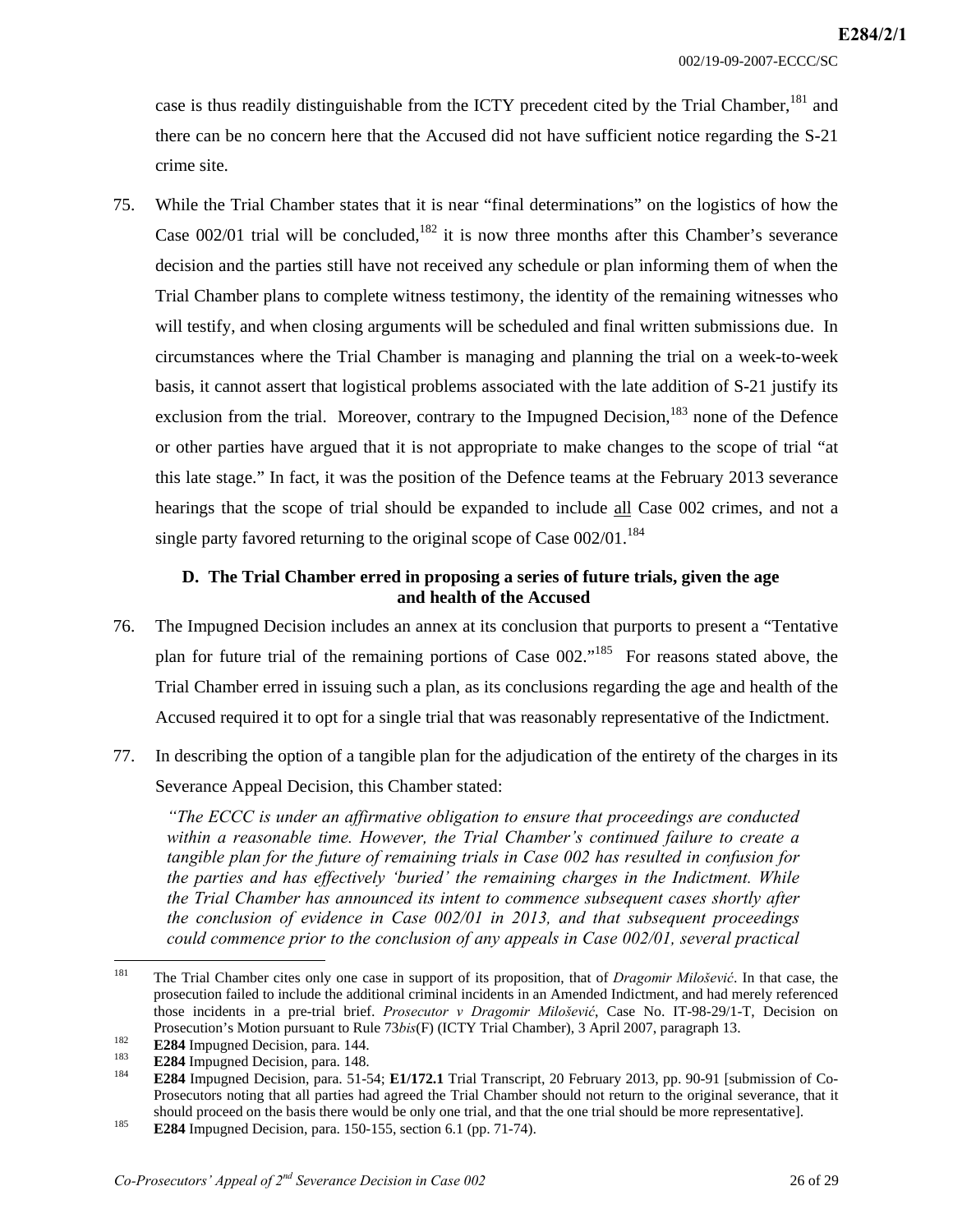*concerns raised by the Co-Prosecutors and the Civil Party Lead Co-Lawyers that may prevent the adjudication of future cases within a reasonable time period remain unaddressed. The Supreme Court Chamber therefore considers that prejudice also arises from the Trial Chamber's failure to articulate any plan for the adjudication of future trials in Case 002."*<sup>186</sup>

- 78. This Chamber made clear that what was required was not only information as to what charges would be included in future trials, but also an explanation of how "subsequent proceedings could commence prior to the conclusion of any appeals in Case 002/01" and thus occur within a "reasonable time." The Impugned Decision errs by failing to address this issue in any concrete way. A footnote to the plan for future trials states that "Case 002/02 shall commence, circumstances permitting and unless directed to the contrary, after the conclusion of Case 002/01," and then projects that "a first-instance verdict in this case may follow approximately 8 months after the conclusion of the hearing of evidence in Case 002/01 (namely, during the first quarter of 2014), and a verdict on any eventual appeal 18 months thereafter (namely, late 2015)."<sup>187</sup> However, the Trial Chamber does not indicate whether its statement that Case  $002/02$ would commence "after the conclusion of Case 002/01" is a reference to the conclusion of evidence, the issuance of a first-instance verdict or the conclusion of appeals. Nor did it address the significant legal issues concerning the ability to start a second trial prior to the conclusion of any appeals in Case 002/01.
- 79. The Co-Prosecutors submit that the failure of the Trial Chamber to explain how hypothetical future trials could occur within a "reasonable time" is yet further confirmation that the prospect of any such trials is intangibly remote, and that the only viable option available to the Trial Chamber was a single trial reasonably representative of the Case 002 Indictment.

## **V. REQUEST TO EXPEDITE HEARING OF APPEAL**

- 80. This Chamber has urged the ECCC as a whole to "utilize every available day to ensure a final determination of the remaining charges as expeditiously as possible."<sup>188</sup> Whilst Internal Rule 108(4*bis*)(b) prescribes a period of up to three months for the issuance of a summary of reasons, extended by one month in exceptional circumstances, nothing prevents this Chamber from issuing a summary decision within a shorter timeframe.
- 81. It has been over three months since this Chamber handed down its Severance Appeal Decision on 8 February 2013, and two weeks since the Trial Chamber's issuance of the Impugned Decision. The Case 002/01 trial has resumed, but only in respect of the factual allegations set

<sup>186</sup> E163/5/1/13 Severance Appeal Decision, para. 47 (internal citations omitted).<br> **E284** Impugned Decision, p. 71 (fn. 270).<br> **E163/5/1/13** Severance Appeal Decision, para. 51.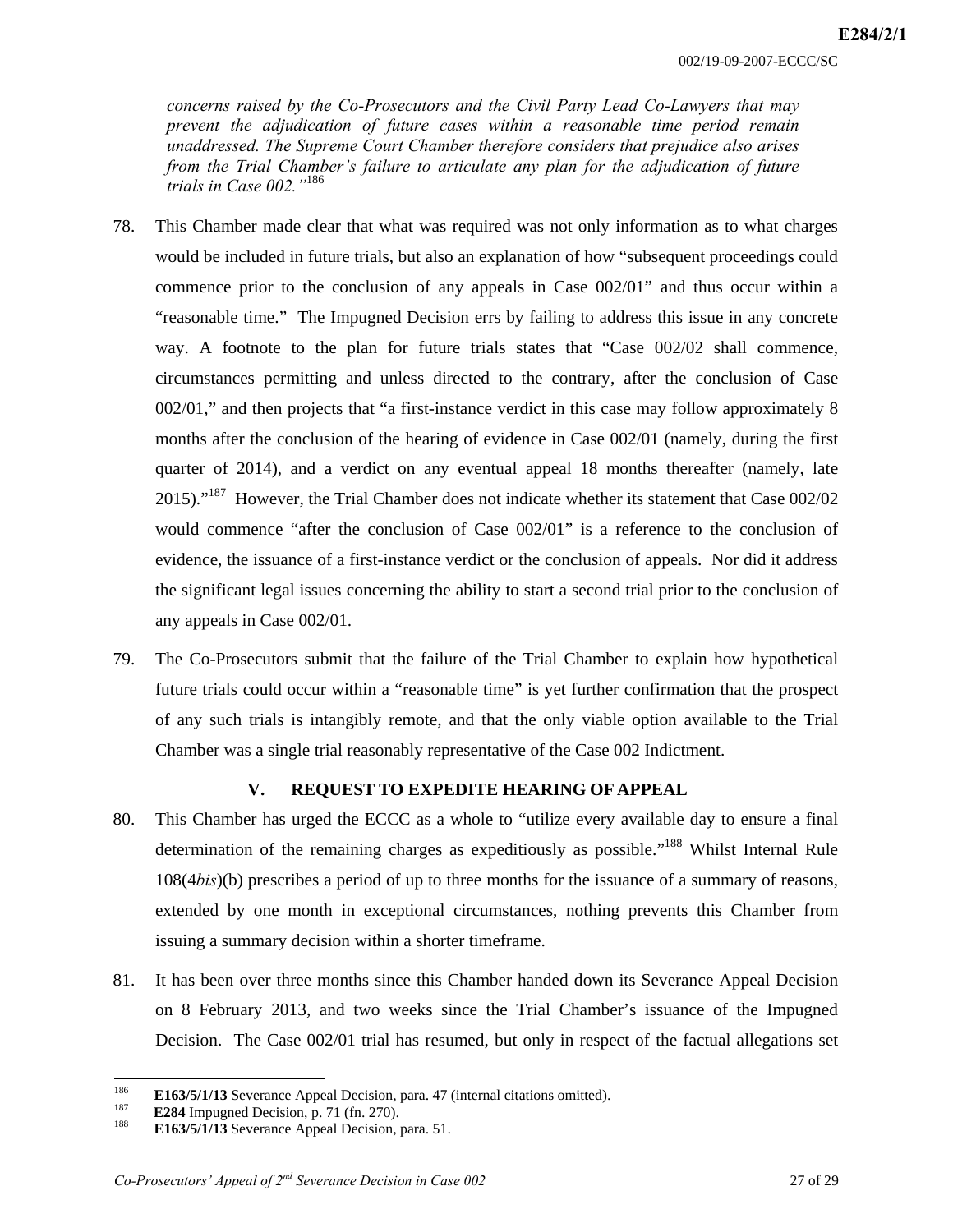out in the Impugned Decision. Given that the scope of severance at present is identical to that from September 2011, the Trial Chamber's past statements indicate that the trial in Case 002/01 may be coming to a close in the near future. In a memorandum dated 14 February 2013, the Trial Chamber states,

*"At the time of the [Severance Appeal Decision], the Trial Chamber was nearing the conclusion of Case 002/01. It estimates that relatively few additional courtroom days in the presence of all three Accused were required (emphasis added) in order to conclude the hearing of evidence in that first trial."*<sup>189</sup>

- 82. In the Co-Prosecutors' submission, the present circumstances warrant an expedited summary decision on an urgent basis. The severance of Case 002 has already been subject to extensive briefing and appellate review before this Chamber. The instant Appeal has been prepared and put before this Chamber by the Co-Prosecutors in 14 days, just half the time afforded by Internal Rule 107(1). By this Chamber's Order of 12 March 2013, it should now have "unrestricted and immediate access to the entirety of the case file in Case 002."<sup>190</sup> Pursuant to Internal Rule 108(4*bis*)(b), the three-month time limit for issuance of a summary decision would lapse on 12 August 2013, subject to extension until 12 September 2013. Although no trial schedule has been provided to the parties to date, the Co-Prosecutors' expectation is that closing trial submissions from the parties may be due in August 2013.
- 83. The Co-Prosecutors recognise that the errors of the Trial Chamber "remain susceptible to appellate scrutiny and intervention" even after the conclusion of evidence in Case  $002/01$ .<sup>191</sup> Nevertheless, under the present circumstances, it would be of great benefit to all parties and the Trial Chamber were it possible to have a ruling on the Appeal as soon as possible, so that if the Appeal was to be successful, any resulting adjustments to the Case 002/01 trial schedule could be made prior to the filing of closing trial submissions. For these reasons, the Co-Prosecutors respectfully request the Chamber to decide the instant Appeal on an expedited and urgent basis, and if necessary to issue a decision with summary reasons and full reasons to follow later.

#### **VI. RELIEF SOUGHT**

- 84. For the reasons set forth above, the Co-Prosecutors request that the Supreme Court Chamber:
	- 1) **admit** and **consider** the instant Appeal on an expedited and urgent basis;

<sup>189</sup> 189 **E163/5/1/13/1** Directions to the Parties in Consequence of the Supreme Court Chamber's Decision, 12 February 2013, para. 3(iii).<br>**E238/9/1/4** Order for immediate compliance with Rule 108 of the Internal Rules, 12 March 2013.<br><sup>191</sup> E163/5/1/13/3 Decision on Co-Prosecutors' Request for Urgent Order to Trial Chamber to Issue Reasone

on Severance of Case 002, 8 May 2013, para. 5.